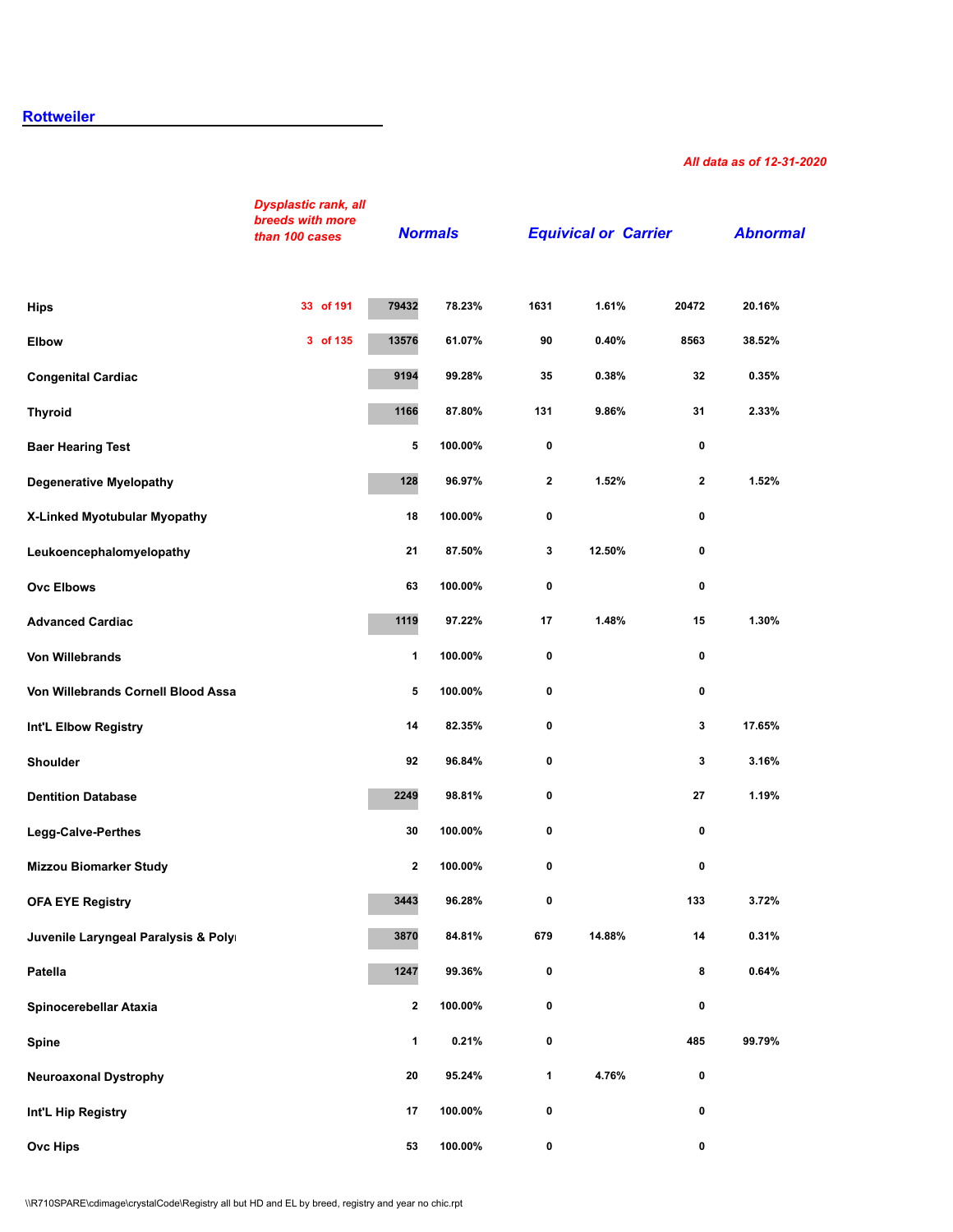| <b>D</b> Locus              | $\mathbf{2}$ | 100.00% | 0 | 0 |
|-----------------------------|--------------|---------|---|---|
| <b>Basic Cardiac</b>        | 130          | 100.00% | 0 |   |
| Hyperuricosuria             | 4            | 100.00% | 0 |   |
| Int'L Ophthalmological Exam | 1            | 100.00% | 0 |   |

# How the state of the state of the state of the state of the state of the state of the state of the state of the state of the state of the state of the state of the state of the state of the state of the state of the state



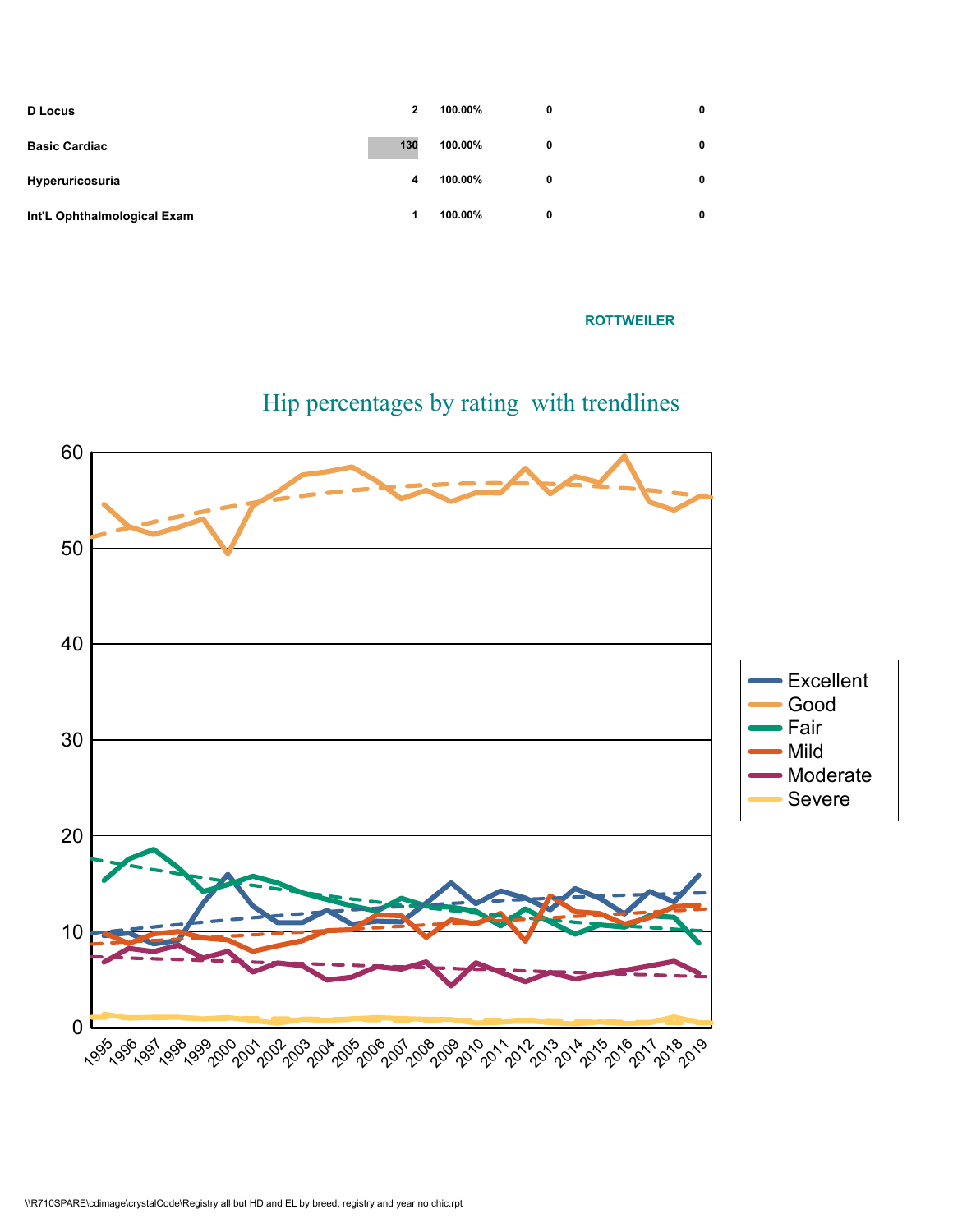#### **ROTTWEILER**



Elbow percentages by rating with trendlines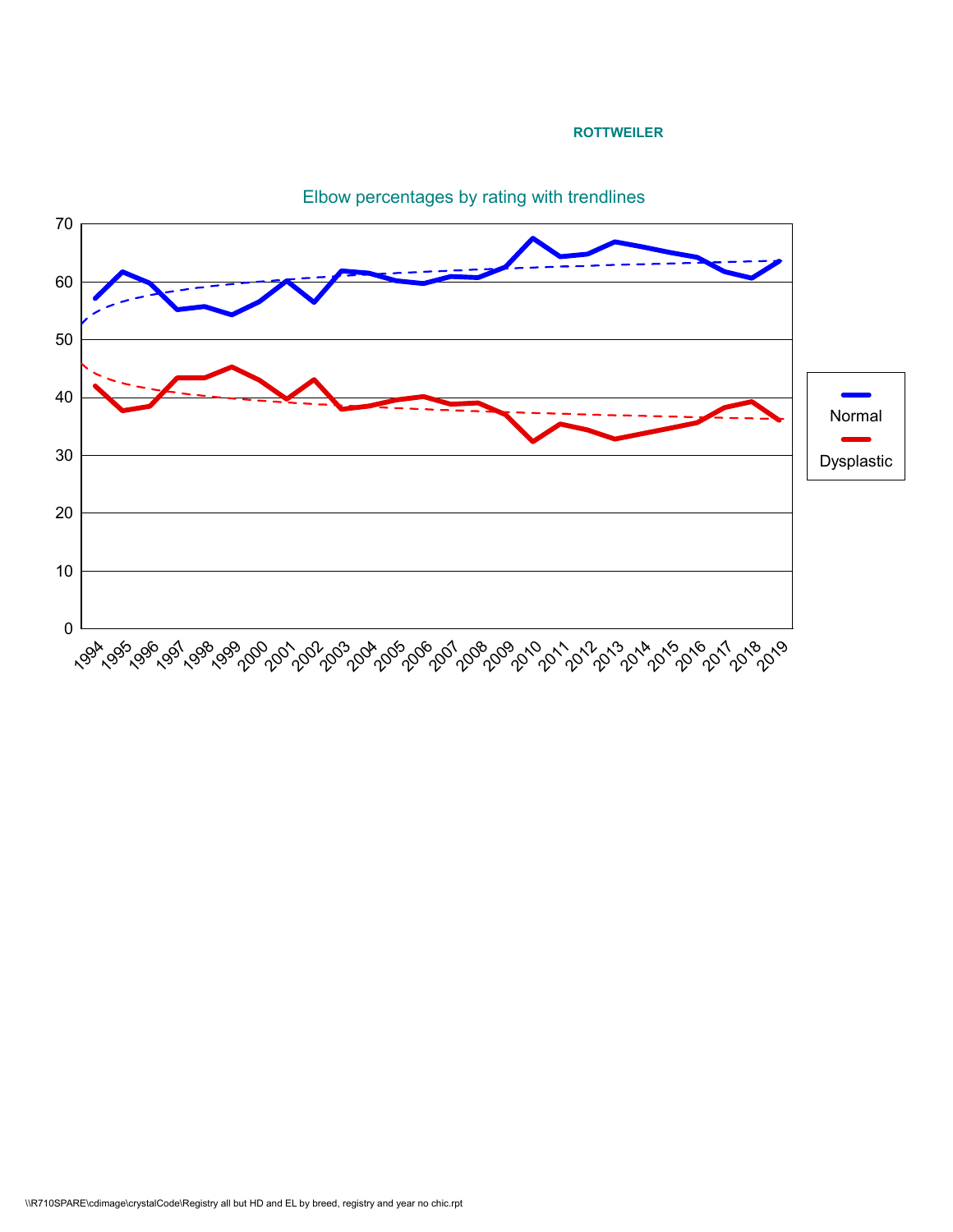### ADVANCED CARDIAC

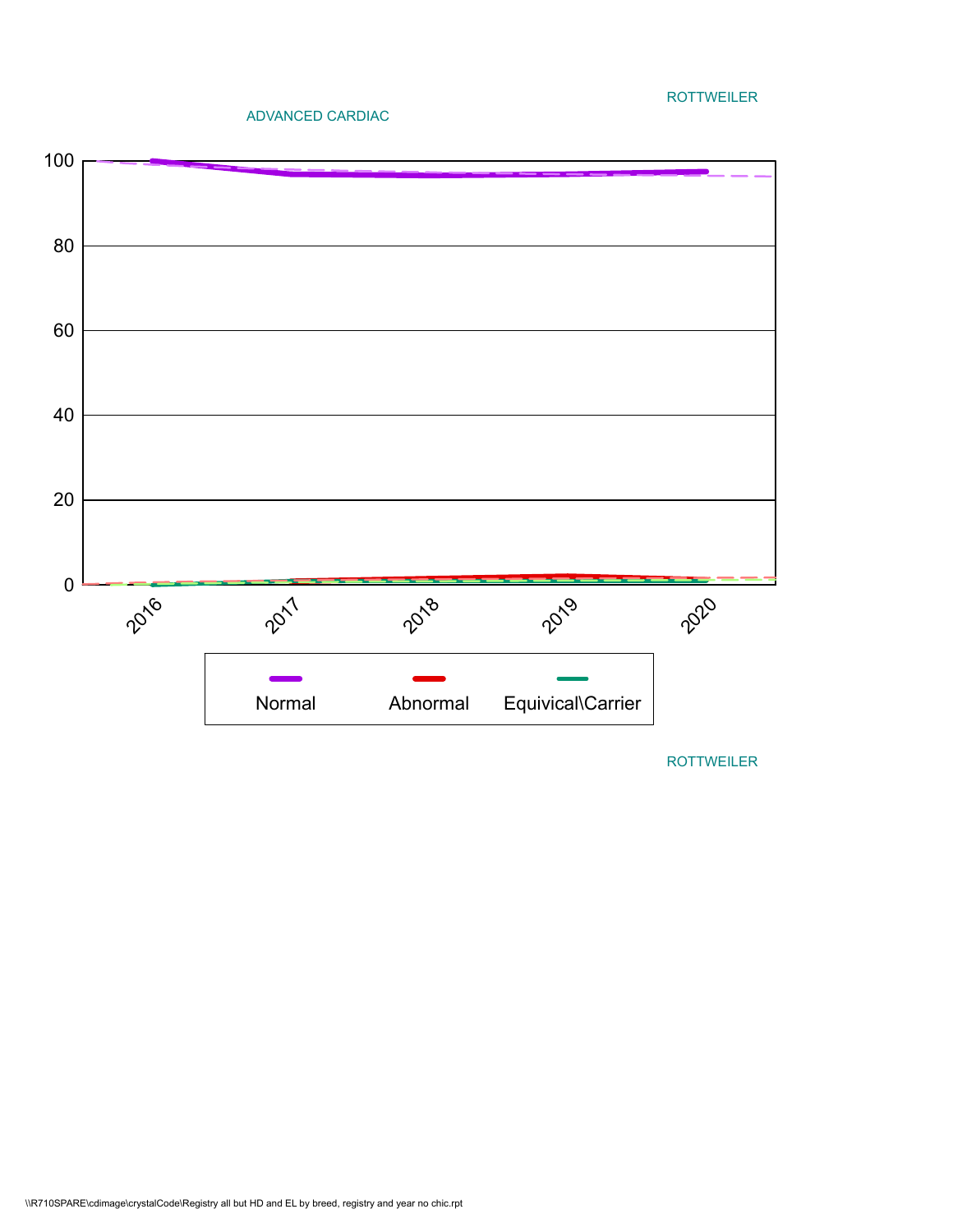#### CONGENITAL CARDIAC

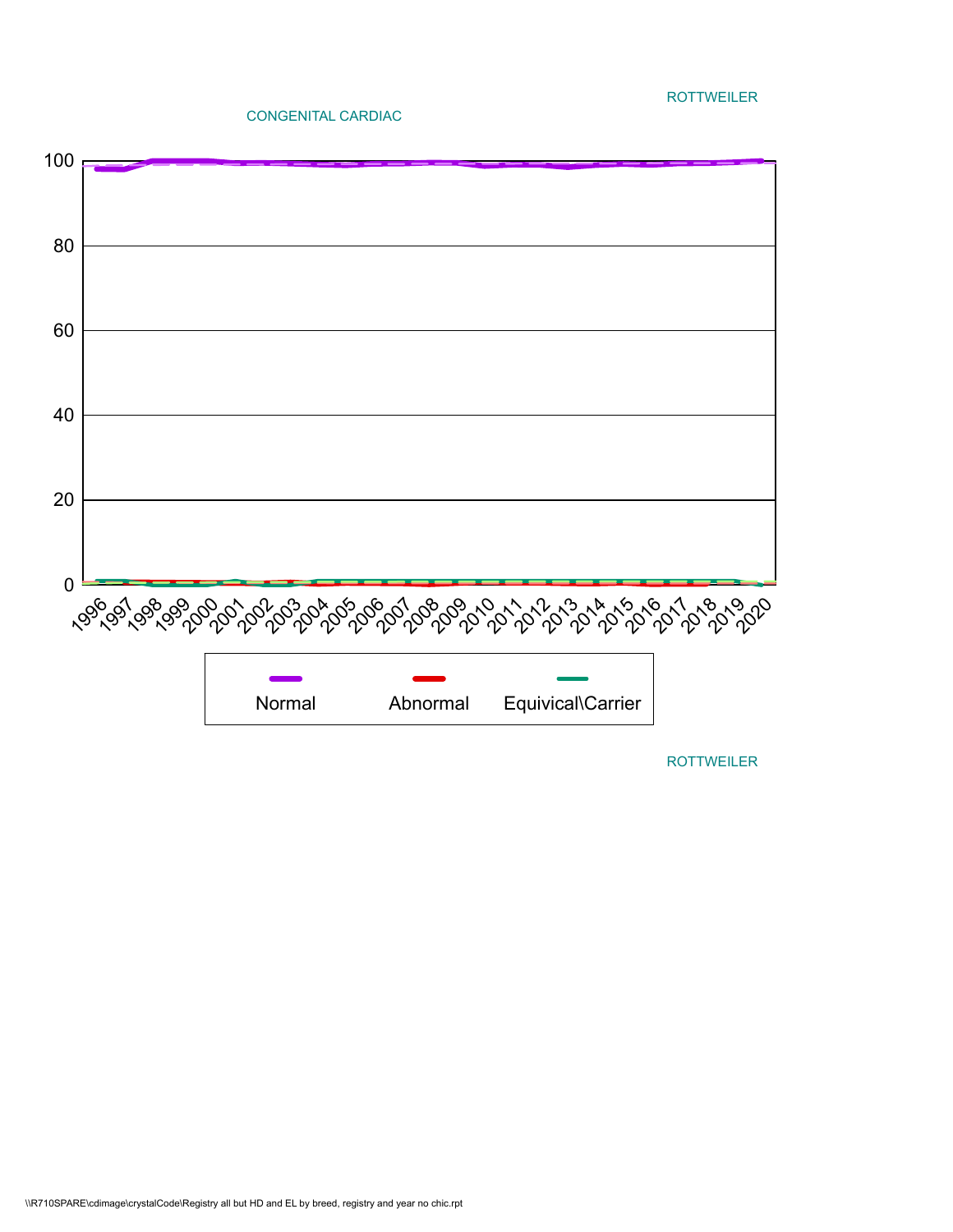

**ROLLPH ROLLPH ROLLPH ROLLPH ROLLPH ROLLPH ROLLPH ROLLPH ROLLPH ROLLPH ROLLPH ROLLPH ROLLPH ROLLPH ROLLPH ROLLPH ROLLPH ROLLPH ROLLPH ROLLPH ROLLPH ROLLPH ROLLPH ROLLPH ROLLPH ROLLPH ROLLPH ROLLPH ROLLPH ROLLPH ROLLPH ROLL**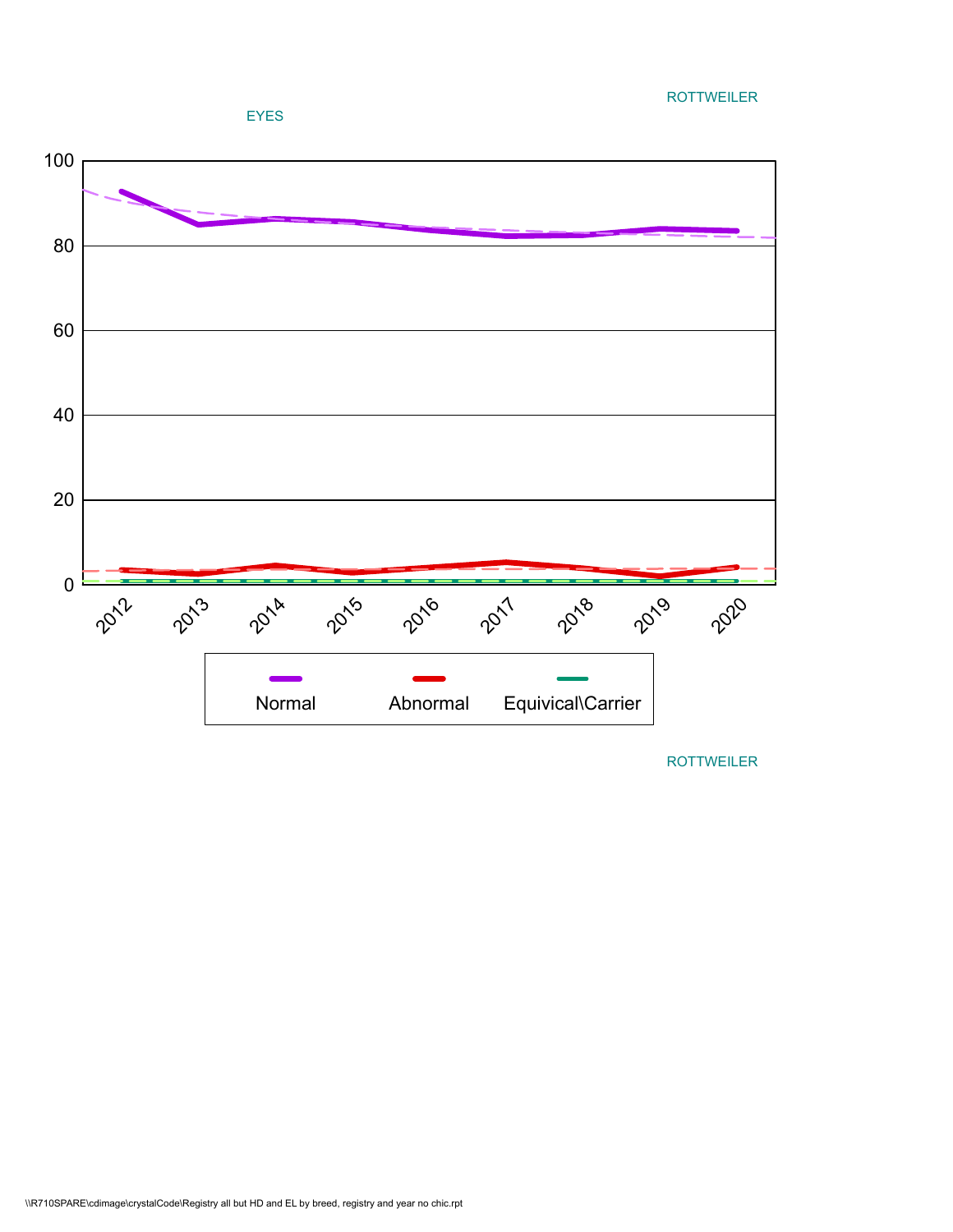**ROLLPH ROLLPH ROLLPH ROLLPH ROLLPH ROLLPH ROLLPH ROLLPH ROLLPH ROLLPH ROLLPH ROLLPH ROLLPH ROLLPH ROLLPH ROLLPH ROLLPH ROLLPH ROLLPH ROLLPH ROLLPH ROLLPH ROLLPH ROLLPH ROLLPH ROLLPH ROLLPH ROLLPH ROLLPH ROLLPH ROLLPH ROLL** 

### JUVENILE LARYNGEAL PARALYSIS & POLYNEUR

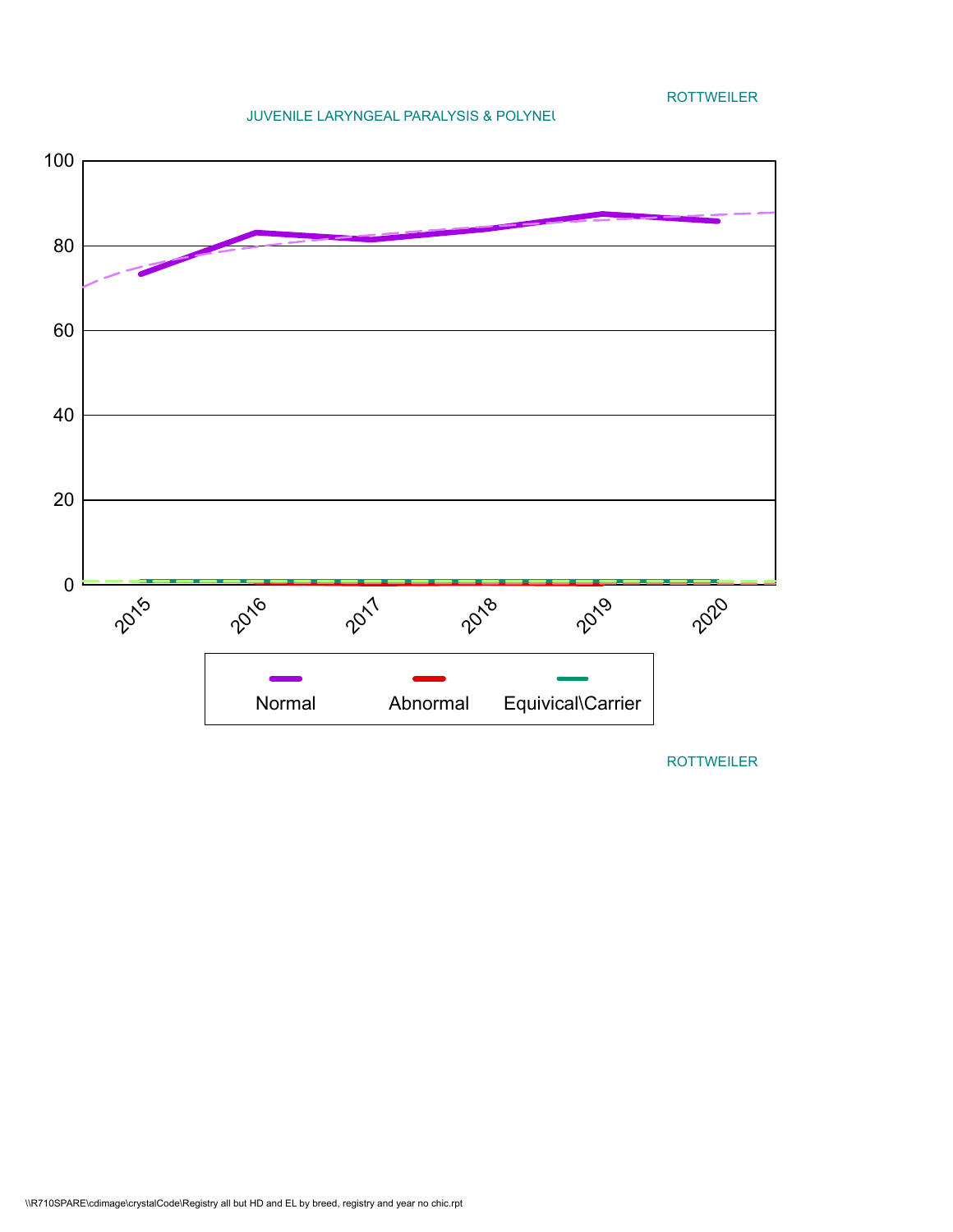**ROTTWEILER** ROTTWEILER

THYROID

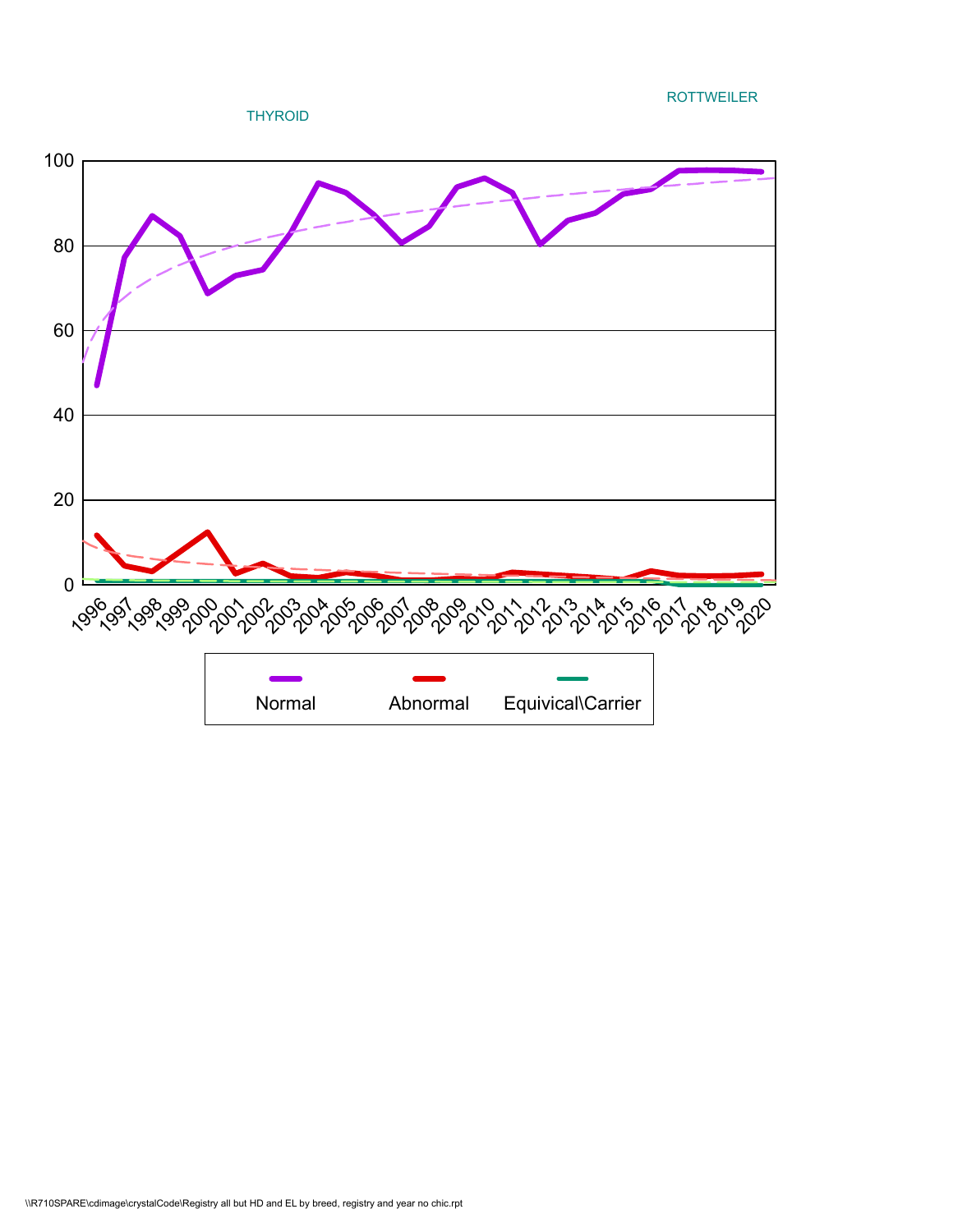# *Percent submitted to the open registry*

|             | <b>Hips</b> |                         |                 |           |                        |              |                      |                    |
|-------------|-------------|-------------------------|-----------------|-----------|------------------------|--------------|----------------------|--------------------|
| Report year | Cases       | <b>Excellent</b><br>%   | Good<br>℅       | Fair<br>℅ | <b>Borderline</b><br>℅ | Mild<br>%    | <b>Moderate</b><br>℅ | <b>Severe</b><br>% |
| 1974        | 81          | $\overline{\mathbf{4}}$ | 34              | 10        | 0                      | 19           | 11                   | 3                  |
|             |             | 4.94%                   | 41.98%          | 12.35%    |                        | 23.46%       | 13.58%               | 3.70%              |
| 1975        | 170         | 13                      | 86              | 39        | $\mathbf 0$            | 19           | 12                   | $\mathbf 1$        |
|             |             | 7.65%                   | 50.59%          | 22.94%    |                        | 11.18%       | 7.06%                | 0.59%              |
| 1976        | 259         | 23                      | 130             | 39        | 0                      | 39           | 24                   | 4                  |
|             |             | 8.88%                   | 50.19%          | 15.06%    |                        | 15.06%       | 9.27%                | 1.54%              |
| 1977        | 322         | 23                      | 167             | 60        | 0                      | 39           | 29                   | 4                  |
|             |             | 7.14%                   | 51.86%          | 18.63%    |                        | 12.11%       | 9.01%                | 1.24%              |
| 1978        | 468         | 17                      | 259             | 84        | 8                      | 33           | 61                   | 6                  |
|             |             | 3.63%                   | 55.34%          | 17.95%    | 1.71%                  | 7.05%        | 13.03%               | 1.28%              |
| 1979        | 538         | 25                      | 299             | 96        | $\overline{7}$         | 47           | 55                   | 9                  |
|             |             | 4.65%                   | 55.58%          | 17.84%    | 1.30%                  | 8.74%        | 10.22%               | 1.67%              |
| 1980        | 699         | 22                      | 355             | 127       | 25                     | 57           | 92                   | 21                 |
|             |             | 3.15%                   | 50.79%          | 18.17%    | 3.58%                  | 8.15%        | 13.16%               | 3.00%              |
| 1981        | 1,063       | 38                      | 563             | 156       | 27                     | 87           | 164                  | 28                 |
|             |             | 3.57%                   | 52.96%          | 14.68%    | 2.54%                  | 8.18%        | 15.43%               | 2.63%              |
| 1982        | 1,312       | 49                      | 705             | 217       | 35                     | 111          | 161                  | 34                 |
|             |             | 3.73%                   | 53.73%          | 16.54%    | 2.67%                  | 8.46%        | 12.27%               | 2.59%              |
| 1983        |             | 42                      | 863             | 323       | 37                     | 137          | 169                  | 34                 |
|             | 1,605       | 2.62%                   | 53.77%          | 20.12%    | 2.31%                  | 8.54%        | 10.53%               | 2.12%              |
|             |             |                         |                 | 475       |                        |              | 253                  |                    |
| 1984        | 2,357       | 96<br>4.07%             | 1,261<br>53.48% | 20.14%    | 25<br>1.06%            | 208<br>8.82% | 10.73%               | 39<br>1.65%        |
|             |             |                         |                 |           |                        |              |                      |                    |
| 1985        | 2,859       | 146                     | 1,531           | 534       | 34                     | 255<br>8.90% | 308                  | 51<br>1.78%        |
|             |             | 5.09%                   | 53.42%          | 18.63%    | 1.19%                  |              | 10.75%               |                    |
| 1986        | 3,374       | 179                     | 1,750           | 639       | 38                     | 330          | 378                  | 60                 |
|             |             | 5.30%                   | 51.79%          | 18.91%    | 1.12%                  | 9.77%        | 11.19%               | 1.78%              |
| 1987        | 4,099       | 219                     | 2,101           | 738       | 50                     | 444          | 457                  | 90                 |
|             |             | 5.33%                   | 51.17%          | 17.97%    | 1.22%                  | 10.81%       | 11.13%               | 2.19%              |
| 1988        | 4,506       | 320                     | 2,238           | 789       | 65                     | 515          | 484                  | 95                 |
|             |             | 7.09%                   | 49.59%          | 17.48%    | 1.44%                  | 11.41%       | 10.72%               | 2.11%              |
| 1989        | 4,947       | 379                     | 2,513           | 809       | 72                     | 525          | 548                  | 101                |
|             |             | 7.65%                   | 50.75%          | 16.34%    | 1.45%                  | 10.60%       | 11.07%               | 2.04%              |
| 1990        | 5,457       | 378                     | 2,801           | 974       | 108                    | 546          | 547                  | 103                |
|             |             | 6.91%                   | 51.23%          | 17.82%    | 1.98%                  | 9.99%        | 10.01%               | 1.88%              |
| 1991        | 5,527       | 463                     | 2,725           | 970       | 92                     | 623          | 546                  | 108                |
|             |             | 8.36%                   | 49.21%          | 17.52%    | 1.66%                  | 11.25%       | 9.86%                | 1.95%              |
| 1992        | 5,960       | 406                     | 3,067           | 1,138     | 110                    | 591          | 522                  | 126                |
|             |             | 6.81%                   | 51.42%          | 19.08%    | 1.84%                  | 9.91%        | 8.75%                | 2.11%              |
| 1993        | 5,764       | 364                     | 3,237           | 956       | 108                    | 519          | 493                  | 87                 |
|             |             | 6.30%                   | 56.05%          | 16.55%    | 1.87%                  | 8.99%        | 8.54%                | 1.51%              |
| 1994        | 5,617       | 498                     | 3,160           | 836       | 117                    | 519          | 421                  | 66                 |
|             |             | 8.85%                   | 56.17%          | 14.86%    | 2.08%                  | 9.23%        | 7.48%                | 1.17%              |
| 1995        | 5,358       | 515                     | 2,935           | 825       | 107                    | 532          | 367                  | 77                 |
|             |             | 9.58%                   | 54.57%          | 15.34%    | 1.99%                  | 9.89%        | 6.82%                | 1.43%              |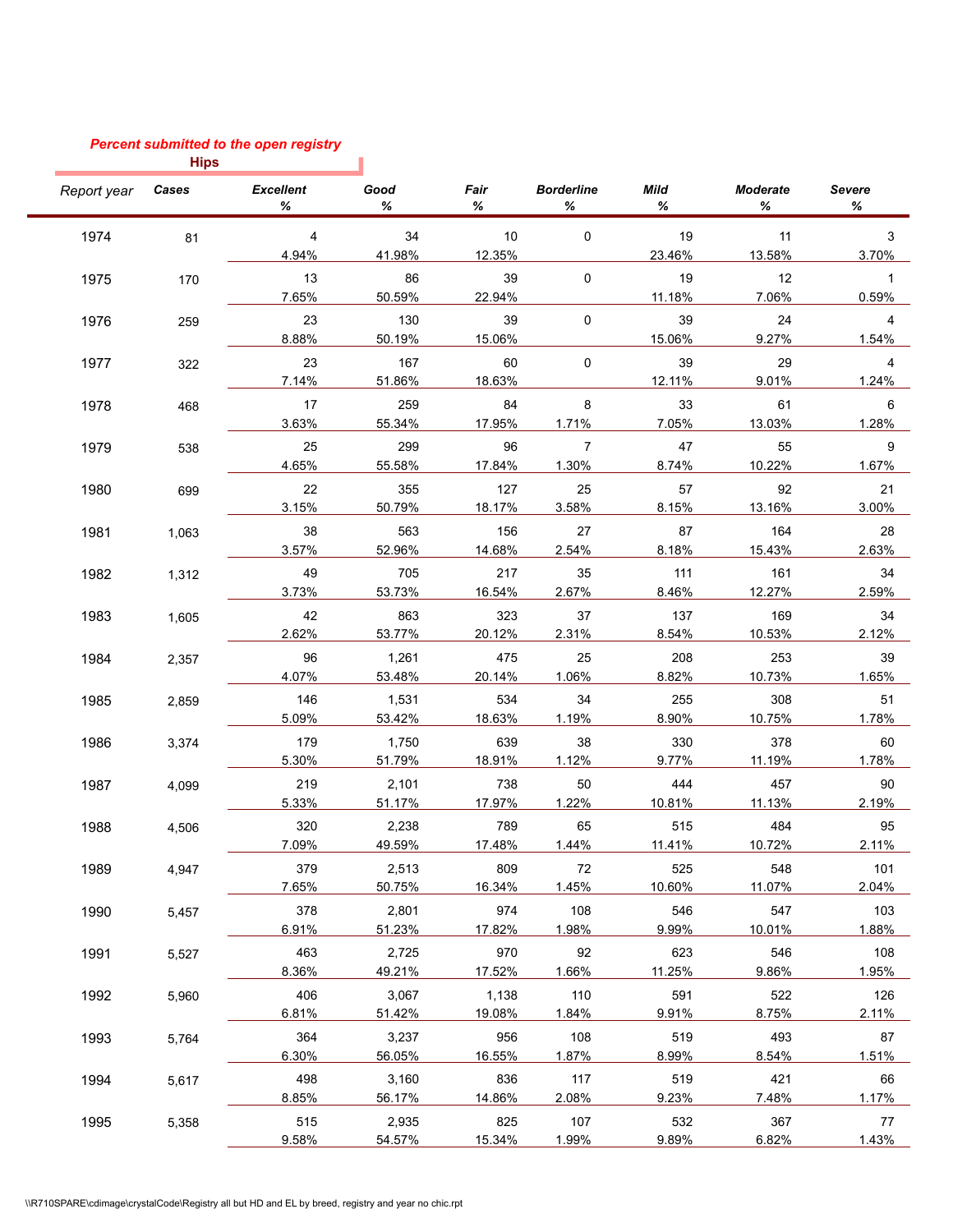# *Percent submitted to the open registry*

ı

**Hips**

| Report year | Cases  | <b>Excellent</b><br>℅ | Good<br>%     | Fair<br>%     | <b>Borderline</b><br>℅ | Mild<br>℅     | <b>Moderate</b><br>℅ | Severe<br>℅          |
|-------------|--------|-----------------------|---------------|---------------|------------------------|---------------|----------------------|----------------------|
| 1996        | 4,672  | 463                   | 2,452         | 825           | 85                     | 412           | 388                  | 47                   |
|             |        | 9.87%                 | 52.26%        | 17.58%        | 1.81%                  | 8.78%         | 8.27%                | 1.00%                |
| 1997        | 3,689  | 323                   | 1,904         | 688           | 78                     | 362           | 294                  | 40                   |
|             |        | 8.73%                 | 51.45%        | 18.59%        | 2.11%                  | 9.78%         | 7.94%                | 1.08%                |
| 1998        | 2,961  | 270                   | 1,547         | 494           | 66                     | 297           | 255                  | 32                   |
|             |        | 9.11%                 | 52.18%        | 16.66%        | 2.23%                  | 10.02%        | 8.60%                | 1.08%                |
| 1999        | 2,311  | 301                   | 1,230         | 329           | 45                     | 217           | 168                  | 21                   |
|             |        | 12.99%                | 53.06%        | 14.19%        | 1.94%                  | 9.36%         | 7.25%                | 0.91%                |
| 2000        | 1,955  | 313                   | 968           | 292           | 26                     | 179           | 156                  | 21                   |
|             |        | 15.98%                | 49.41%        | 14.91%        | 1.33%                  | 9.14%         | 7.96%                | 1.07%                |
| 2001        | 1,707  | 217                   | 931           | 270           | 41                     | 136           | 99                   | 13                   |
|             | 9.88%  | 12.69%                | 54.44%        | 15.79%        | 2.40%                  | 7.95%         | 5.79%                | 0.76%                |
| 2002        | 1,494  | 164                   | 837           | 226           | 31                     | 128           | 101                  | $\overline{7}$       |
|             | 15.95% | 10.95%                | 55.87%        | 15.09%        | 2.07%                  | 8.54%         | 6.74%                | 0.47%                |
| 2003        | 1,379  | 151                   | 795           | 194           | 13                     | 125           | 89                   | 12                   |
|             | 15.81% | 10.95%                | 57.65%        | 14.07%        | 0.94%                  | 9.06%         | 6.45%                | 0.87%                |
| 2004        | 1,353  | 166                   | 785           | 181           | $\overline{7}$         | 137           | 67                   | 10                   |
|             | 21.42% | 12.26%                | 57.98%        | 13.37%        | 0.52%                  | 10.12%        | 4.95%                | 0.74%                |
| 2005        | 1,291  | 139                   | 755           | 164           | 21                     | 132           | 68                   | 12                   |
|             | 22.77% | 10.77%                | 58.48%        | 12.70%        | 1.63%                  | 10.22%        | 5.27%                | 0.93%                |
| 2006        | 1,241  | 138                   | 708           | 151           | 6                      | 146           | 79                   | 13                   |
|             | 25.04% | 11.11%                | 57.00%        | 12.16%        | 0.48%                  | 11.76%        | 6.36%                | 1.05%                |
| 2007        | 1,258  | 139                   | 695           | 170           | 18                     | 147           | 77                   | 12                   |
|             | 27.30% | 11.03%                | 55.16%        | 13.49%        | 1.43%                  | 11.67%        | 6.11%                | 0.95%                |
| 2008        | 1,254  | 163                   | 703           | 159           | 14                     | 118           | 86                   | 11                   |
|             | 27.67% | 13.00%                | 56.06%        | 12.68%        | 1.12%                  | 9.41%         | 6.86%                | 0.88%                |
| 2009        | 1,059  | 160                   | 581           | 133           | 11                     | 119           | 46                   | 9                    |
|             | 27.67% | 15.11%                | 54.86%        | 12.56%        | 1.04%                  | 11.24%        | 4.34%                | 0.85%                |
| 2010        | 1,036  | 134                   | 578           | 126           | 11                     | 112           | 70                   | 5                    |
|             | 30.60% | 12.93%                | 55.79%        | 12.16%        | 1.06%                  | 10.81%        | 6.76%                | 0.48%                |
| 2011        | 1,073  | 153                   | 599           | 114           | 11                     | 128           | 62                   | 6                    |
|             | 31.28% | 14.25%                | 55.77%        | 10.61%        | 1.02%                  | 11.92%        | 5.77%                | 0.56%                |
| 2012        | 1.065  | 144                   | 622           | 132           | 12                     | 96            | 51                   | $_{\rm 8}$           |
|             | 32.27% | 13.51%                | 58.35%        | 12.38%        | 1.13%                  | 9.01%         | 4.78%                | 0.75%                |
| 2013        | 952    | 117                   | 530           | 105           | 9                      | 131           | 55                   | $5\overline{)}$      |
|             |        | 12.29%                | 55.67%        | 11.03%        | 0.95%                  | 13.76%        | 5.78%                | 0.53%                |
| 2014        | 27.42% | 149                   | 590           | 100           | 6                      | 124           | 52                   | $\overline{4}$       |
|             | 1,025  | 14.52%                | 57.50%        | 9.75%         | 0.58%                  | 12.09%        | 5.07%                | 0.39%                |
| 2015        | 28.56% | 136                   | 573           | 108           | 8                      | 120           | 56                   | $6\overline{6}$      |
|             | 1,007  | 13.49%                | 56.85%        | 10.71%        | 0.79%                  | 11.90%        | 5.56%                | 0.60%                |
|             | 32.44% | 113                   | 569           | 100           | 8                      | 103           | 57                   | $\overline{4}$       |
| 2016        | 954    | 11.84%                | 59.64%        | 10.48%        | 0.84%                  | 10.80%        | 5.97%                | 0.42%                |
|             | 37.11% |                       |               |               |                        |               |                      |                      |
| 2017        | 994    | 141<br>14.19%         | 545<br>54.83% | 116<br>11.67% | 9<br>0.91%             | 114<br>11.47% | 64<br>6.44%          | $5^{\circ}$<br>0.50% |
|             | 31.09% |                       |               |               |                        |               |                      |                      |
| 2018        | 1,069  | 140                   | 577<br>53.98% | 123<br>11.51% | 8<br>0.75%             | 135<br>12.63% | 74<br>6.92%          | 12<br>1.12%          |
|             | 33.30% | 13.10%                |               |               |                        |               |                      |                      |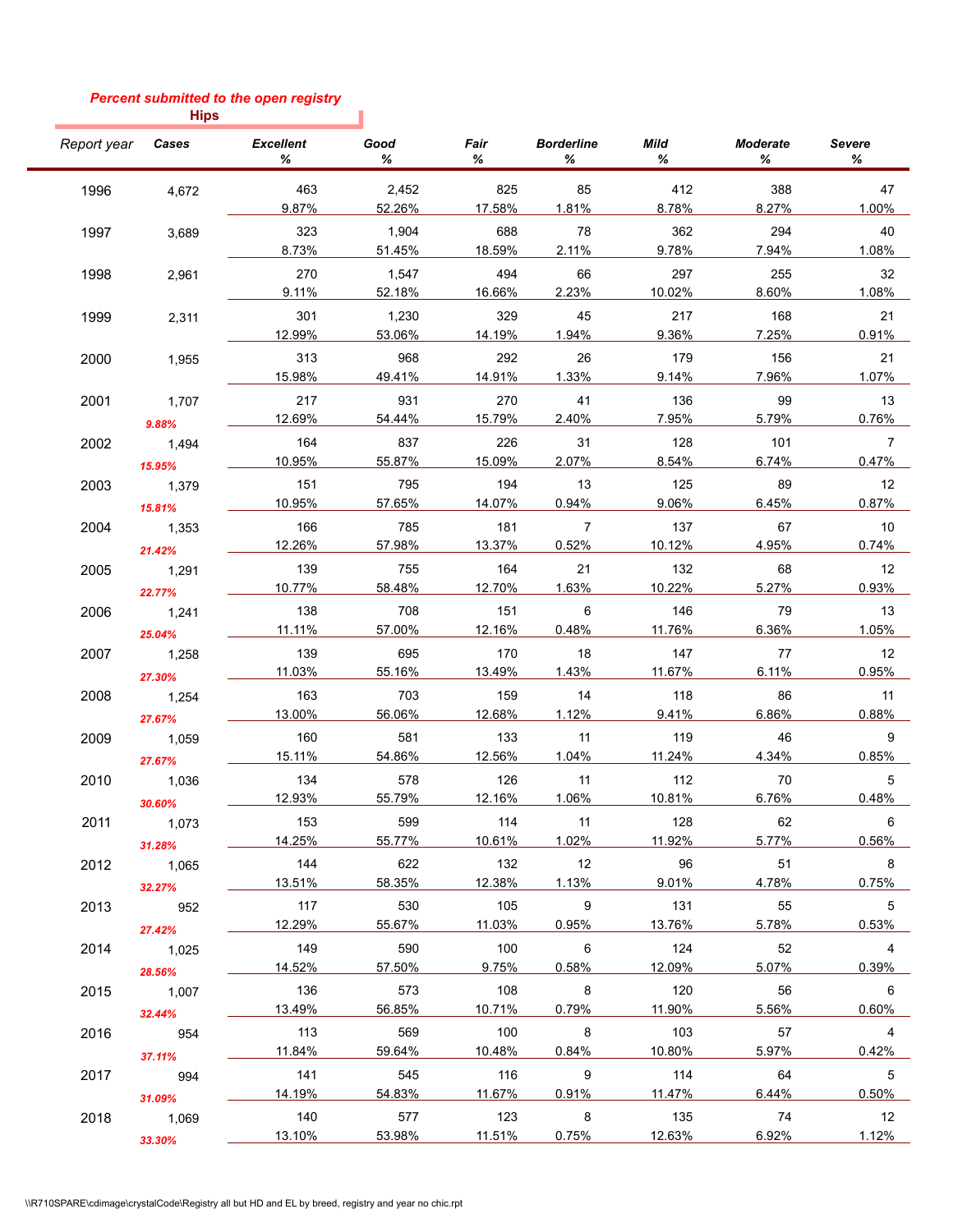#### **Hips** *Percent submitted to the open registry*

| Report year   | Cases   | <b>Excellent</b><br>% | Good<br>℅ | Fair<br>℅ | <b>Borderline</b><br>℅ | Mild<br>℅ | <b>Moderate</b><br>% | Severe<br>℅ |
|---------------|---------|-----------------------|-----------|-----------|------------------------|-----------|----------------------|-------------|
| 2019          | 1.144   | 182                   | 634       | 101       | 10                     | 146       | 65                   | 6           |
|               | 31.62%  | 15.90%                | 55.37%    | 8.82%     | 0.87%                  | 12.75%    | 5.68%                | 0.52%       |
| 2020          | 1.246   | 190                   | 663       | 117       | 12                     | 167       | 83                   | 14          |
|               | 29.73%  | 15.22%                | 53.13%    | 9.38%     | 0.96%                  | 13.38%    | 6.65%                | 1.12%       |
| <b>Totals</b> | 101,531 | 8,925                 | 54,151    | 16,352    | 1,631                  | 10,226    | 8,764                | 1,482       |
|               |         | 8.78%                 | 53.25%    | 16.08%    | 1.60%                  | 10.06%    | 8.62%                | 1.46%       |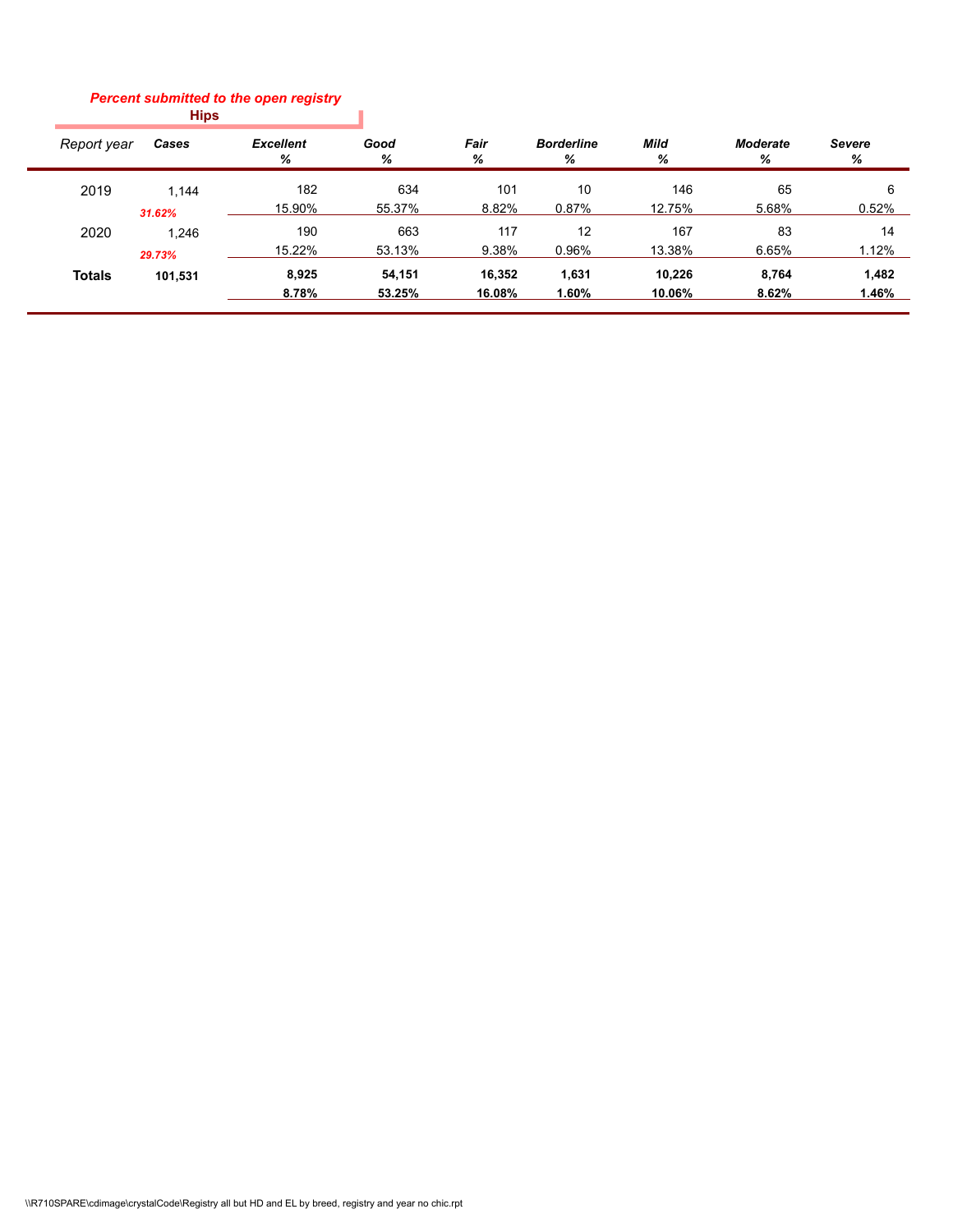|             | <b>Elbow</b>   |                           |                         |              |                                   |                         |  |
|-------------|----------------|---------------------------|-------------------------|--------------|-----------------------------------|-------------------------|--|
| Report Year | Cases          | <b>Normal</b><br>%        | Grade 1<br>%            | Grade 2<br>% | Grade 3<br>%                      | <b>Borderline</b><br>%  |  |
| 1989        | $\overline{2}$ | $\overline{2}$<br>100.00% |                         |              |                                   |                         |  |
| 1990        | 154            | 93<br>60.39%              | 45<br>29.22%            | 10<br>6.49%  | 6<br>3.90%                        |                         |  |
| 1991        | 253            | 152<br>60.08%             | 76<br>30.04%            | 20<br>7.91%  | 5<br>1.98%                        |                         |  |
| 1992        | 336            | 168<br>50.00%             | 118<br>35.12%           | 44<br>13.10% | $\overline{\phantom{0}}$<br>0.60% | $\overline{4}$<br>1.19% |  |
| 1993        | 482            | 290<br>60.17%             | 132<br>27.39%           | 48<br>9.96%  | 10<br>2.07%                       | $\overline{2}$<br>0.41% |  |
| 1994        | 667            | 381<br>57.12%             | 203<br>30.43%           | 65<br>9.75%  | 12<br>1.80%                       | 6<br>0.90%              |  |
| 1995        | 695            | 429<br>61.73%             | 189<br>27.19%           | 59<br>8.49%  | 14<br>2.01%                       | $\overline{4}$<br>0.58% |  |
| 1996        | 743            | 444<br>59.76%             | 203<br>27.32%           | 72<br>9.69%  | 11<br>1.48%                       | 13<br>1.75%             |  |
| 1997        | 685            | 378<br>55.18%             | 220<br>32.12%           | 66<br>9.64%  | 11<br>1.61%                       | 10<br>1.46%             |  |
| 1998        | 671            | 374<br>55.74%             | 221<br>32.94%           | 56<br>8.35%  | 14<br>2.09%                       | 6<br>0.89%              |  |
| 1999        | 658            | 357<br>54.26%             | 208<br>31.61%           | 73<br>11.09% | 17<br>2.58%                       | $\mathbf{3}$<br>0.46%   |  |
| 2000        | 663            | 375                       | 230                     | 45           | 10                                | 3                       |  |
| 2001        | 640            | 56.56%<br>385             | 34.69%<br>186<br>29.06% | 6.79%<br>57  | 1.51%<br>11                       | 0.45%<br>$\overline{1}$ |  |
| 2002        | 636            | 60.16%<br>359             | 206                     | 8.91%<br>59  | 1.72%<br>9                        | 0.16%<br>$\mathbf{3}$   |  |
| 2003        | 661            | 56.45%<br>409             | 32.39%<br>203           | 9.28%<br>45  | 1.42%<br>3                        | 0.47%<br>$\overline{1}$ |  |
| 2004        | 722            | 61.88%<br>444             | 30.71%<br>210           | 6.81%<br>59  | 0.45%<br>9                        | 0.15%                   |  |
| 2005        | 763            | 61.50%<br>459             | 29.09%<br>221           | 8.17%<br>72  | 1.25%<br>9                        | $\overline{2}$          |  |
| 2006        | 737            | 60.16%<br>440             | 28.96%<br>244           | 9.44%<br>44  | 1.18%<br>8                        | 0.26%<br>$\overline{1}$ |  |
| 2007        | 801            | 59.70%<br>488             | 33.11%<br>243           | 5.97%<br>58  | 1.09%<br>10                       | 0.14%<br>$\overline{2}$ |  |
| 2008        | 863            | 60.92%<br>524             | 30.34%<br>258           | 7.24%<br>68  | 1.25%<br>11                       | 0.25%<br>$\overline{2}$ |  |
| 2009        | 764            | 60.72%<br>478             | 29.90%<br>226           | 7.88%<br>50  | 1.27%<br>$\overline{7}$           | 0.23%<br>3              |  |
|             |                | 62.57%                    | 29.58%                  | 6.54%        | 0.92%                             | 0.39%                   |  |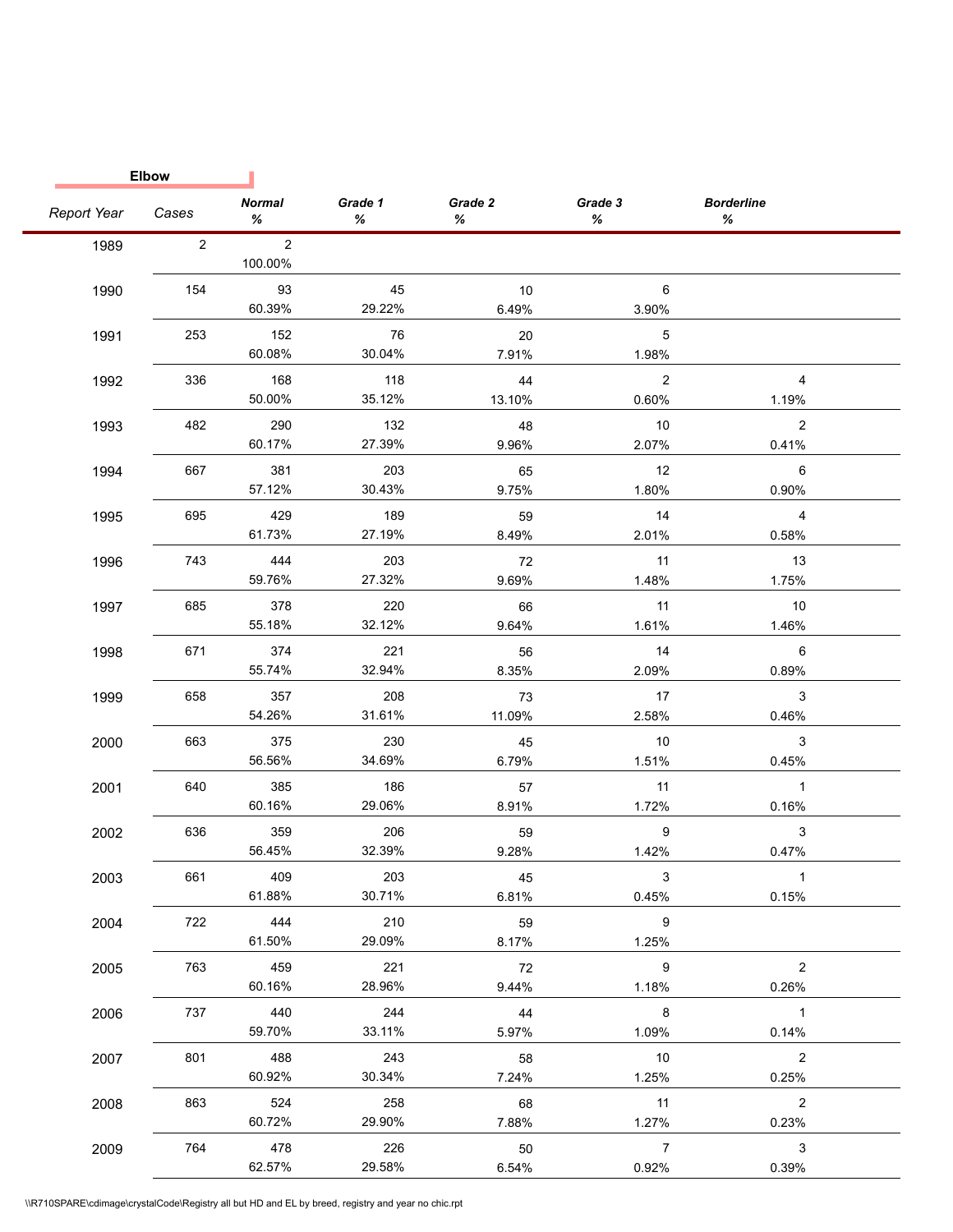| <b>Elbow</b>  |        |                    |              |              |                |                        |  |
|---------------|--------|--------------------|--------------|--------------|----------------|------------------------|--|
| Report Year   | Cases  | <b>Normal</b><br>% | Grade 1<br>% | Grade 2<br>℅ | Grade 3<br>%   | <b>Borderline</b><br>% |  |
| 2010          | 776    | 524                | 189          | 53           | 9              | $\mathbf{1}$           |  |
|               |        | 67.53%             | 24.36%       | 6.83%        | 1.16%          | 0.13%                  |  |
| 2011          | 813    | 523                | 224          | 51           | 13             | $\overline{2}$         |  |
|               |        | 64.33%             | 27.55%       | 6.27%        | 1.60%          | 0.25%                  |  |
| 2012          | 849    | 550                | 243          | 40           | 9              | $\overline{7}$         |  |
|               |        | 64.78%             | 28.62%       | 4.71%        | 1.06%          | 0.82%                  |  |
| 2013          | 768    | 514                | 198          | 50           | $\overline{4}$ | $\overline{2}$         |  |
|               |        | 66.93%             | 25.78%       | 6.51%        | 0.52%          | 0.26%                  |  |
| 2014          | 836    | 552                | 230          | 47           | 5              | 2                      |  |
|               |        | 66.03%             | 27.51%       | 5.62%        | 0.60%          | 0.24%                  |  |
| 2015          | 822    | 535                | 214          | 59           | 12             | $\overline{2}$         |  |
|               |        | 65.09%             | 26.03%       | 7.18%        | 1.46%          | 0.24%                  |  |
| 2016          | 811    | 521                | 208          | 63           | 18             | $\mathbf{1}$           |  |
|               |        | 64.24%             | 25.65%       | 7.77%        | 2.22%          | 0.12%                  |  |
| 2017          | 850    | 525                | 247          | 68           | 10             |                        |  |
|               |        | 61.76%             | 29.06%       | 8.00%        | 1.18%          |                        |  |
| 2018          | 942    | 571                | 284          | 77           | 9              | $\mathbf{1}$           |  |
|               |        | 60.62%             | 30.15%       | 8.17%        | 0.96%          | 0.11%                  |  |
| 2019          | 1,015  | 645                | 271          | 89           | 6              | $\overline{4}$         |  |
|               |        | 63.55%             | 26.70%       | 8.77%        | 0.59%          | 0.39%                  |  |
| 2020          | 1,147  | 685                | 373          | 77           | 10             | 2                      |  |
|               |        | 59.72%             | 32.52%       | 6.71%        | 0.87%          | 0.17%                  |  |
| <b>Totals</b> | 22,225 | 13,574             | 6,523        | 1,744        | 294            | 90                     |  |
|               |        | 61.08%             | 29.35%       | 7.85%        | 1.32%          | 0.40%                  |  |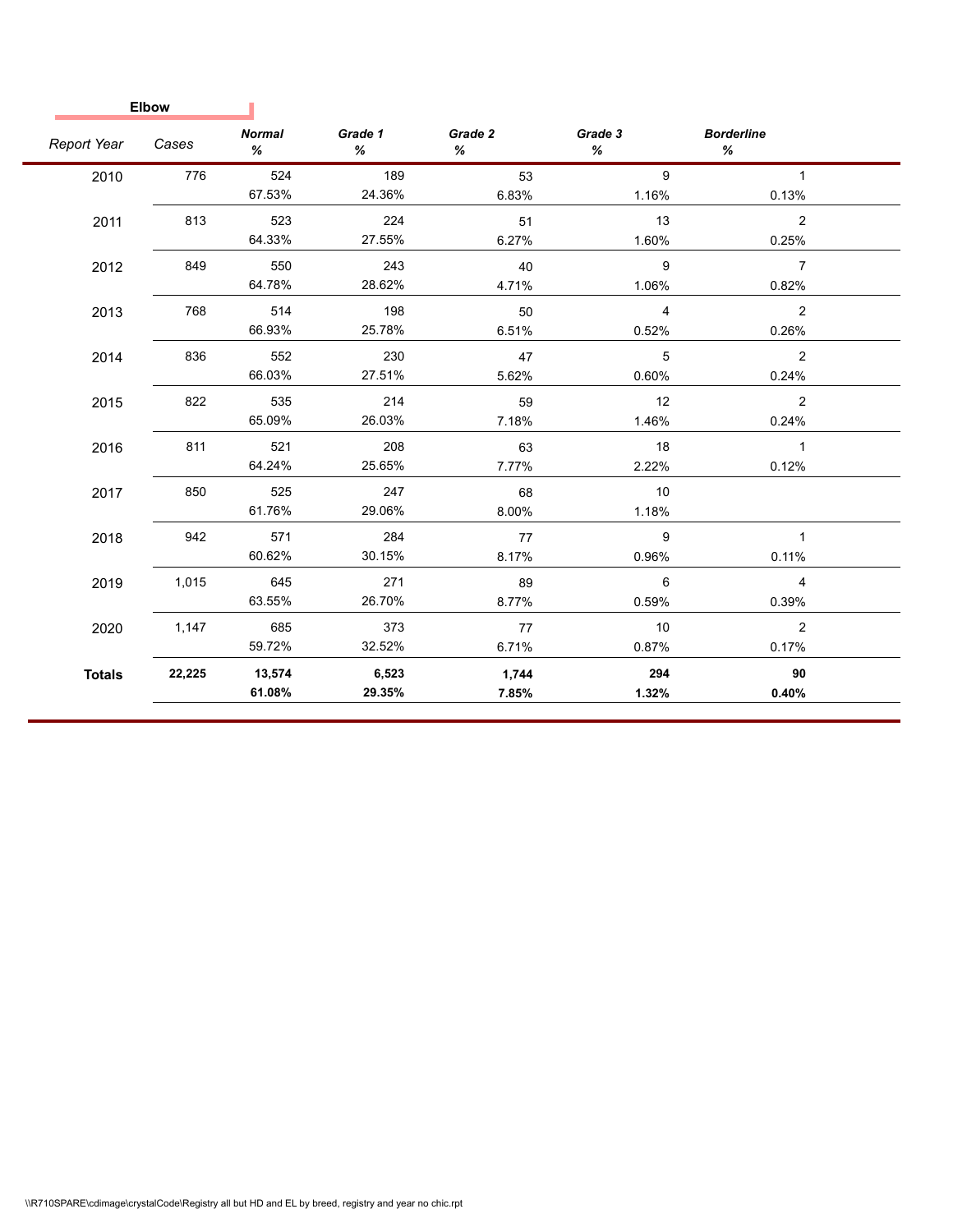|               | Cases | Normal | % Normal | Abnormal | % Abnormal | Carrier | % Carrier |
|---------------|-------|--------|----------|----------|------------|---------|-----------|
|               |       |        |          |          |            |         |           |
|               |       |        |          |          |            |         |           |
|               |       |        |          |          |            |         |           |
| 2017          | 226   | 219    | 96.9     | 2        | 0.9        | 5       | 2.2       |
| 2018          | 263   | 254    | 96.6     | 4        | 1.5        | 5       | 1.9       |
| 2019          | 288   | 279    | 96.9     | 6        | 2.1        | 3       | 1.0       |
| 2020          | 242   | 236    | 97.5     | 3        | 1.2        | 3       | 1.2       |
| <b>Totals</b> | 1148  | 1117   | 97.3     | 15       | 1.3        | 16      | 1.4       |
|               | 2016  | 129    | 129      | 100.0    |            |         |           |

┚

**Contract** 

# **Baer Hearing Test**

|            | Report year   | Cases | Normal | % Normal | Abnormal | % Abnormal | Equivocal | % Equivocal |
|------------|---------------|-------|--------|----------|----------|------------|-----------|-------------|
|            |               |       |        |          |          |            |           |             |
| Rottweiler |               |       |        |          |          |            |           |             |
|            | 2005          |       |        | 100.0    |          |            |           |             |
|            | 2007          |       |        | 100.0    |          |            |           |             |
|            | 2010          |       |        | 100.0    |          |            |           |             |
|            | 2017          |       |        | 100.0    |          |            |           |             |
|            | 2019          |       |        | 100.0    |          |            |           |             |
|            | <b>Totals</b> | 5     | 5      | 100.0    |          |            |           |             |

п

**Congenital Cardiac**

|            | Report year   | Cases | Normal | % Normal | Abnormal                | % Abnormal | Equivocal               | % Equivocal |
|------------|---------------|-------|--------|----------|-------------------------|------------|-------------------------|-------------|
| Rottweiler |               |       |        |          |                         |            |                         |             |
|            | 1996          | 106   | 104    | 98.1     |                         |            | $\overline{\mathbf{c}}$ | 1.9         |
|            | 1997          | 153   | 150    | 98.0     | 1                       | 0.7        | $\overline{\mathbf{c}}$ | $1.3$       |
|            | 1998          | 131   | 131    | 100.0    |                         |            |                         |             |
|            | 1999          | 191   | 191    | 100.0    |                         |            |                         |             |
|            | 2000          | 180   | 180    | 100.0    |                         |            |                         |             |
|            | 2001          | 193   | 192    | 99.5     |                         |            | 1                       | $0.5\,$     |
|            | 2002          | 237   | 236    | 99.6     | 1                       | 0.4        |                         |             |
|            | 2003          | 322   | 320    | 99.4     | $\overline{\mathbf{c}}$ | 0.6        |                         |             |
|            | 2004          | 360   | 357    | 99.2     | 1                       | 0.3        | $\overline{\mathbf{c}}$ | 0.6         |
|            | 2005          | 397   | 393    | 99.0     | $\overline{\mathbf{c}}$ | $0.5\,$    | 2                       | $0.5\,$     |
|            | 2006          | 462   | 459    | 99.4     | $\overline{\mathbf{c}}$ | 0.4        | 1                       | 0.2         |
|            | 2007          | 495   | 492    | 99.4     | $\overline{\mathbf{c}}$ | 0.4        |                         | $0.2\,$     |
|            | 2008          | 541   | 539    | 99.6     | $\mathbf{1}$            | 0.2        | 1                       | 0.2         |
|            | 2009          | 484   | 482    | 99.6     |                         |            | 2                       | 0.4         |
|            | 2010          | 511   | 505    | 98.8     | 4                       | 0.8        | 2                       | 0.4         |
|            | 2011          | 567   | 562    | 99.1     | 3                       | 0.5        | 2                       | 0.4         |
|            | 2012          | 539   | 534    | 99.1     | 3                       | 0.6        | $\sqrt{2}$              | 0.4         |
|            | 2013          | 482   | 475    | 98.6     | $\overline{\mathbf{c}}$ | 0.4        | 5                       | 1.0         |
|            | 2014          | 532   | 527    | 99.1     | $\overline{\mathbf{c}}$ | 0.4        | 3                       | 0.6         |
|            | 2015          | 560   | 556    | 99.3     | 3                       | 0.5        | 1                       | 0.2         |
|            | 2016          | 446   | 442    | 99.1     | 1                       | 0.2        | 3                       | 0.7         |
|            | 2017          | 346   | 344    | 99.4     | 1                       | 0.3        | 1                       | 0.3         |
|            | 2018          | 370   | 368    | 99.5     | 1                       | 0.3        | 1                       | 0.3         |
|            | 2019          | 361   | 360    | 99.7     |                         |            | $\mathbf{1}$            | 0.3         |
|            | 2020          | 289   | 289    | 100.0    |                         |            |                         |             |
|            | <b>Totals</b> | 9255  | 9188   | 99.3     | 32                      | 0.4        | 35                      | 0.4         |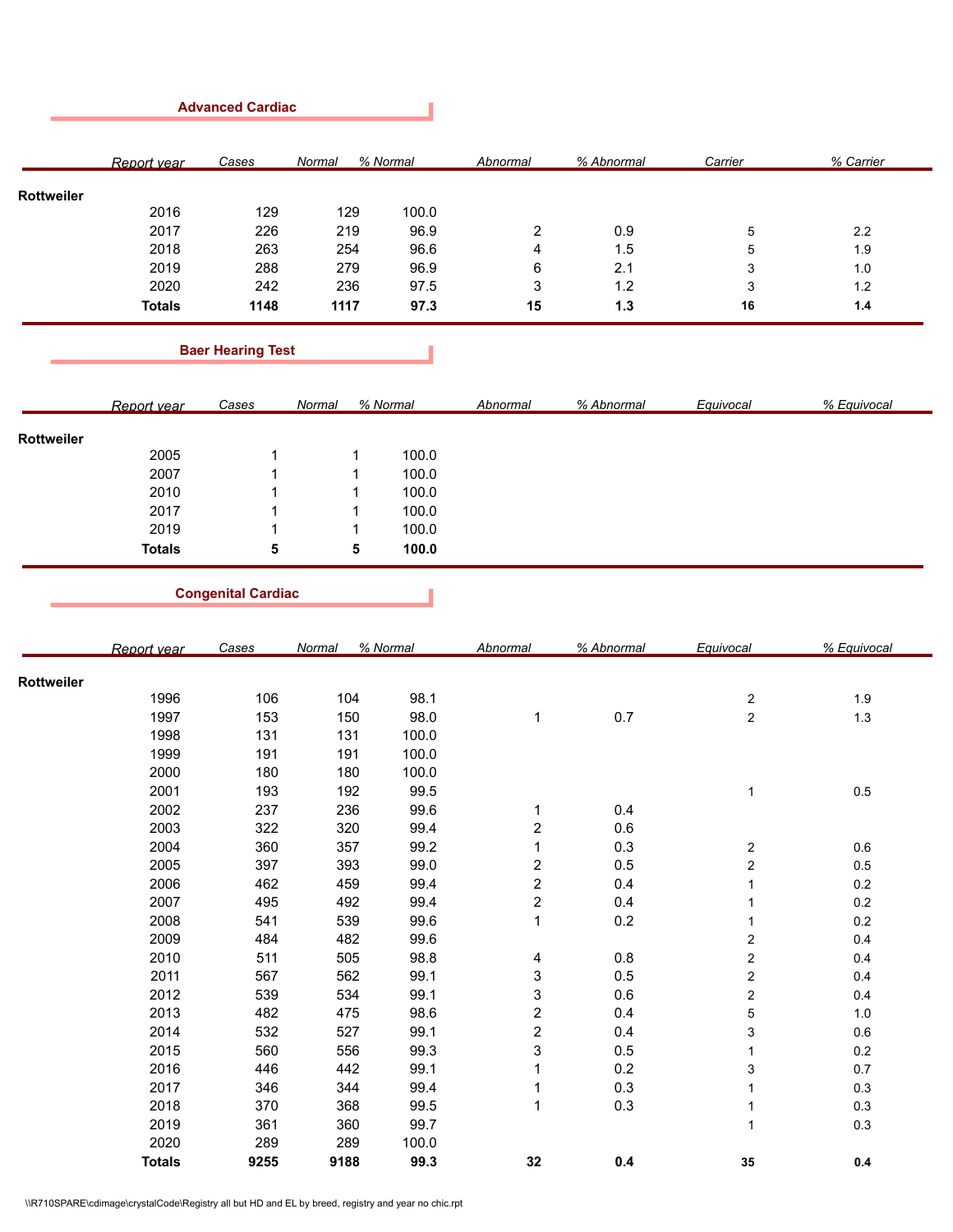|            |                       | <b>D</b> Locus                 |                                        |                |                          |            |              |                |
|------------|-----------------------|--------------------------------|----------------------------------------|----------------|--------------------------|------------|--------------|----------------|
|            | Report year           | Cases                          | Normal                                 | % Normal       | Abnormal                 | % Abnormal |              |                |
| Rottweiler |                       |                                |                                        |                |                          |            |              |                |
|            | 2018<br><b>Totals</b> | $\overline{c}$<br>$\mathbf 2$  | $\overline{\mathbf{c}}$<br>$\mathbf 2$ | 100.0<br>100.0 |                          |            |              |                |
|            |                       | <b>Degenerative Myelopathy</b> |                                        |                |                          |            |              |                |
|            | Report year           | Cases                          | Normal                                 | % Normal       | Abnormal                 | % Abnormal | Carrier      | % Carrier      |
| Rottweiler |                       |                                |                                        |                |                          |            |              |                |
|            | 2008                  | $\overline{c}$                 | $\mathbf{1}$                           | 50.0           |                          |            | 1            | 50.0           |
|            | 2009                  | $\overline{\mathbf{c}}$        | $\overline{\mathbf{c}}$                | 100.0          |                          |            |              |                |
|            | 2010                  | 6                              | $\mathbf 5$                            | 83.3           |                          |            | 1            | 16.7           |
|            | 2011                  | 6                              | 6                                      | 100.0          |                          |            |              |                |
|            | 2012                  | 5                              | $\mathbf 5$                            | 100.0          |                          |            |              |                |
|            | 2013                  | 8                              | $\boldsymbol{7}$                       | 87.5           | 1                        | 12.5       |              |                |
|            | 2014                  | 8                              | 8                                      | 100.0          |                          |            |              |                |
|            | 2015                  | 14                             | 13                                     | 92.9           | $\mathbf{1}$             | 7.1        |              |                |
|            | 2016                  | 14                             | 14                                     | 100.0          |                          |            |              |                |
|            | 2017                  |                                |                                        |                |                          |            |              |                |
|            |                       | 17                             | 17                                     | 100.0          |                          |            |              |                |
|            | 2018                  | 8                              | 8                                      | 100.0          |                          |            |              |                |
|            | 2019                  | 14                             | 14                                     | 100.0          |                          |            |              |                |
|            | 2020                  | 28                             | 28                                     | 100.0          |                          |            |              |                |
|            | <b>Totals</b>         | 132                            | 128                                    | 97.0           | $\boldsymbol{2}$         | 1.5        | $\mathbf{2}$ | 1.5            |
|            |                       | <b>Dentition Database</b>      |                                        |                |                          |            |              |                |
|            | Report year           | Cases                          | Normal                                 | % Normal       | Abnormal                 | % Abnormal | Carrier      | % Carrier      |
| Rottweiler |                       |                                |                                        |                |                          |            |              |                |
|            | 2011                  | $\,$ 5 $\,$                    | 5                                      | 100.0          |                          |            |              |                |
|            | 2012                  | 300                            | 299                                    | 99.7           | $\mathbf{1}$             | 0.3        |              |                |
|            | 2013                  | 226                            | 219                                    | 96.9           | $\overline{\mathcal{I}}$ | 3.1        |              |                |
|            | 2014                  | 243                            | 239                                    | 98.4           | 4                        | 1.7        |              |                |
|            | 2015                  | 206                            | 205                                    | 99.5           | $\mathbf{1}$             | 0.5        |              |                |
|            | 2016                  | 258                            | 256                                    | 99.2           | 2                        | $0.8\,$    |              |                |
|            | 2017                  | 242                            | 241                                    | 99.6           | 1                        | 0.4        |              |                |
|            | 2018                  | 276                            | 275                                    | 99.6           | 1                        | 0.4        |              |                |
|            | 2019                  | 290                            | 283                                    | 97.6           | $\boldsymbol{7}$         | $2.4\,$    |              |                |
|            | 2020                  | 230                            | 227                                    | 98.7           | 3                        | 1.3        |              |                |
|            | <b>Totals</b>         | 2276                           | 2249                                   | 98.8           | 27                       | $1.2$      |              |                |
|            |                       |                                |                                        |                |                          |            |              |                |
|            |                       | <b>Eyes</b>                    |                                        |                |                          |            |              |                |
|            | Report year           | <b>Cases</b>                   | Normal                                 | % Normal       | <b>Abnormal</b>          | % Abnormal | Breeder opt. | % Breeder opt. |
| Rottweiler |                       |                                |                                        |                |                          |            |              |                |
|            | 2012                  | 28                             | $26\,$                                 | 92.9           | $\mathbf{1}$             | $3.6\,$    | $\mathbf{1}$ | 3.6            |

2013 306 260 85.0 8 2.6 38 12.4 2014 433 374 86.4 20 4.6 39 9.0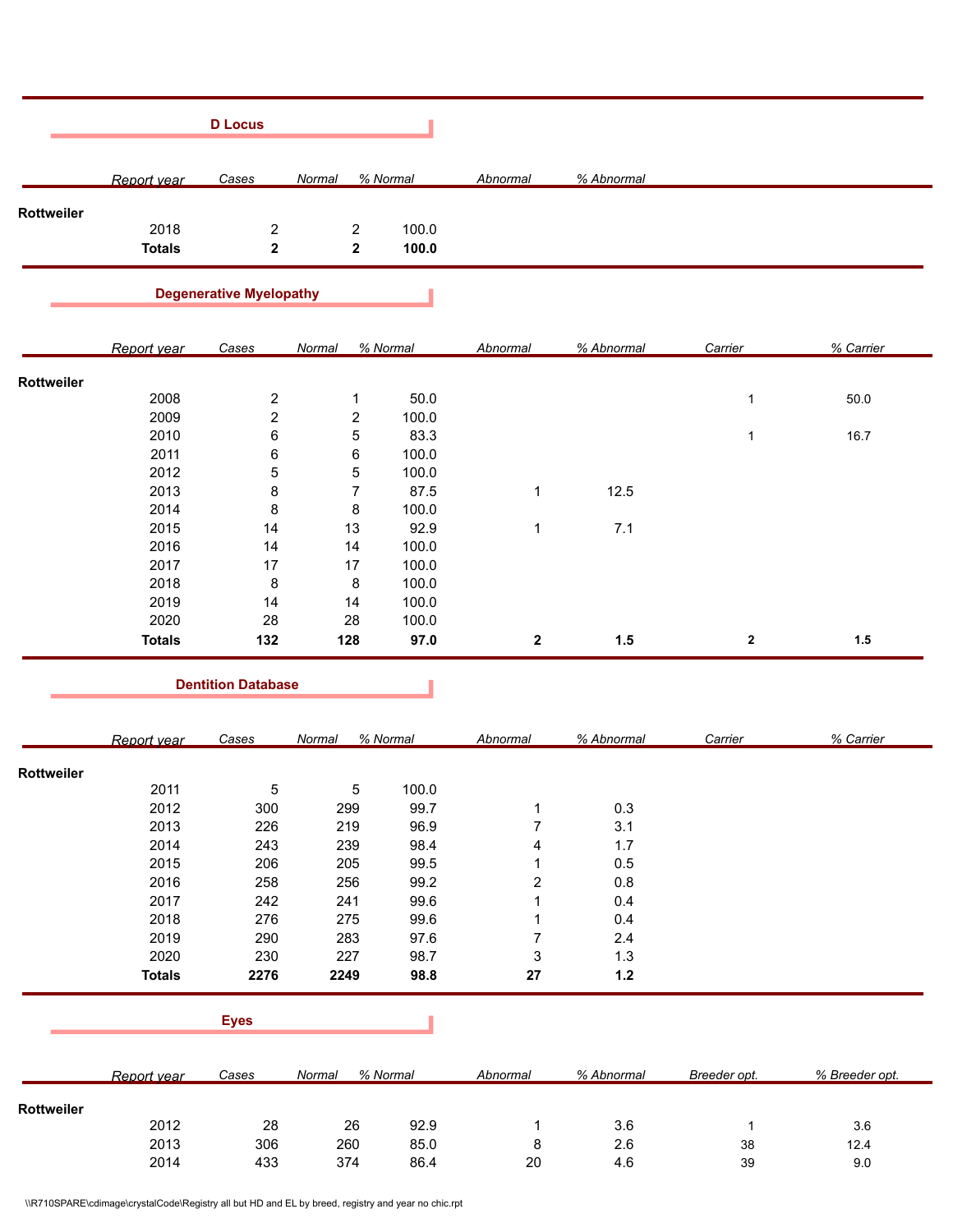|            |                                               | <b>Eyes</b>             |                              |          |          |            |              |                |
|------------|-----------------------------------------------|-------------------------|------------------------------|----------|----------|------------|--------------|----------------|
|            | Report year                                   | Cases                   | Normal                       | % Normal | Abnormal | % Abnormal | Breeder opt. | % Breeder opt. |
|            | 2015                                          | 481                     | 412                          | 85.7     | 14       | 2.9        | 55           | 11.4           |
|            | 2016                                          | 484                     | 405                          | 83.7     | 20       | 4.1        | 59           | 12.2           |
|            | 2017                                          | 429                     | 353                          | 82.3     | 23       | 5.4        | 53           | 12.4           |
|            | 2018                                          | 480                     | 396                          | 82.5     | 19       | 4.0        | 65           | 13.5           |
|            | 2019                                          | 532                     | 447                          | 84.0     | 11       | 2.1        | 74           | 13.9           |
|            | 2020                                          | 401                     | 335                          | 83.5     | 17       | 4.2        | 49           | 12.2           |
|            | <b>Totals</b>                                 | 3574                    | 3008                         | 84.2     | 133      | 3.7        | 433          | 12.1           |
|            |                                               | Hyperuricosuria         |                              |          |          |            |              |                |
|            | Report year                                   | Cases                   | Normal                       | % Normal | Abnormal | % Abnormal | Carrier      | % Carrier      |
| Rottweiler |                                               |                         |                              |          |          |            |              |                |
|            | 2020                                          | 4                       | 4                            | 100.0    |          |            |              |                |
|            | <b>Totals</b>                                 | 4                       | 4                            | 100.0    |          |            |              |                |
|            | Juvenile Laryngeal Paralysis & Polyneuropathy | (Lpp)                   |                              |          |          |            |              |                |
|            | Report year                                   | Cases                   | Normal                       | % Normal | Abnormal | % Abnormal | Carrier      | % Carrier      |
| Rottweiler |                                               |                         |                              |          |          |            |              |                |
|            | 2015                                          | 15                      | 11                           | 73.3     |          |            | 4            | 26.7           |
|            | 2016                                          | 154                     | 128                          | 83.1     | 1        | 0.7        | 25           | 16.2           |
|            | 2017                                          | 1100                    | 896                          | 81.5     | 4        | 0.4        | 200          | 18.2           |
|            | 2018                                          | 780                     | 655                          | 84.0     | 4        | 0.5        | 121          | 15.5           |
|            | 2019                                          | 1385                    | 1212                         | 87.5     | 5        | 0.4        | 168          | 12.1           |
|            | 2020                                          | 1128                    | 968                          | 85.8     |          |            | 160          | 14.2           |
|            | <b>Totals</b>                                 | 4562                    | 3870                         | 84.8     | 14       | 0.3        | 678          | 14.9           |
|            |                                               | Legg-Calve-Perthes      |                              | п        |          |            |              |                |
|            | Report year                                   | Cases                   | Normal                       | % Normal | Abnormal | % Abnormal | Carrier      | % Carrier      |
| Rottweiler |                                               |                         |                              |          |          |            |              |                |
|            | 2007                                          | $\overline{\mathbf{c}}$ | 2                            | 100.0    |          |            |              |                |
|            | 2008                                          | 3                       | 3                            | 100.0    |          |            |              |                |
|            | 2009                                          | 1                       | 1                            | 100.0    |          |            |              |                |
|            | 2010                                          | 1                       | 1                            | 100.0    |          |            |              |                |
|            | 2012                                          | 1                       | 1                            | 100.0    |          |            |              |                |
|            | 2013                                          | 1                       | 1                            | 100.0    |          |            |              |                |
|            | 2014                                          |                         |                              | 100.0    |          |            |              |                |
|            | 2017                                          | $\overline{\mathbf{c}}$ | $\overline{\mathbf{c}}$<br>3 | 100.0    |          |            |              |                |
|            |                                               | 3                       |                              |          |          |            |              |                |
|            | 2018                                          | 4                       | 4                            | 100.0    |          |            |              |                |
|            | 2019                                          | $\overline{\mathbf{c}}$ | $\overline{\mathbf{c}}$      | 100.0    |          |            |              |                |
|            | 2020                                          | 10                      | 10                           | 100.0    |          |            |              |                |
|            | <b>Totals</b>                                 | 30                      | 30                           | 100.0    |          |            |              |                |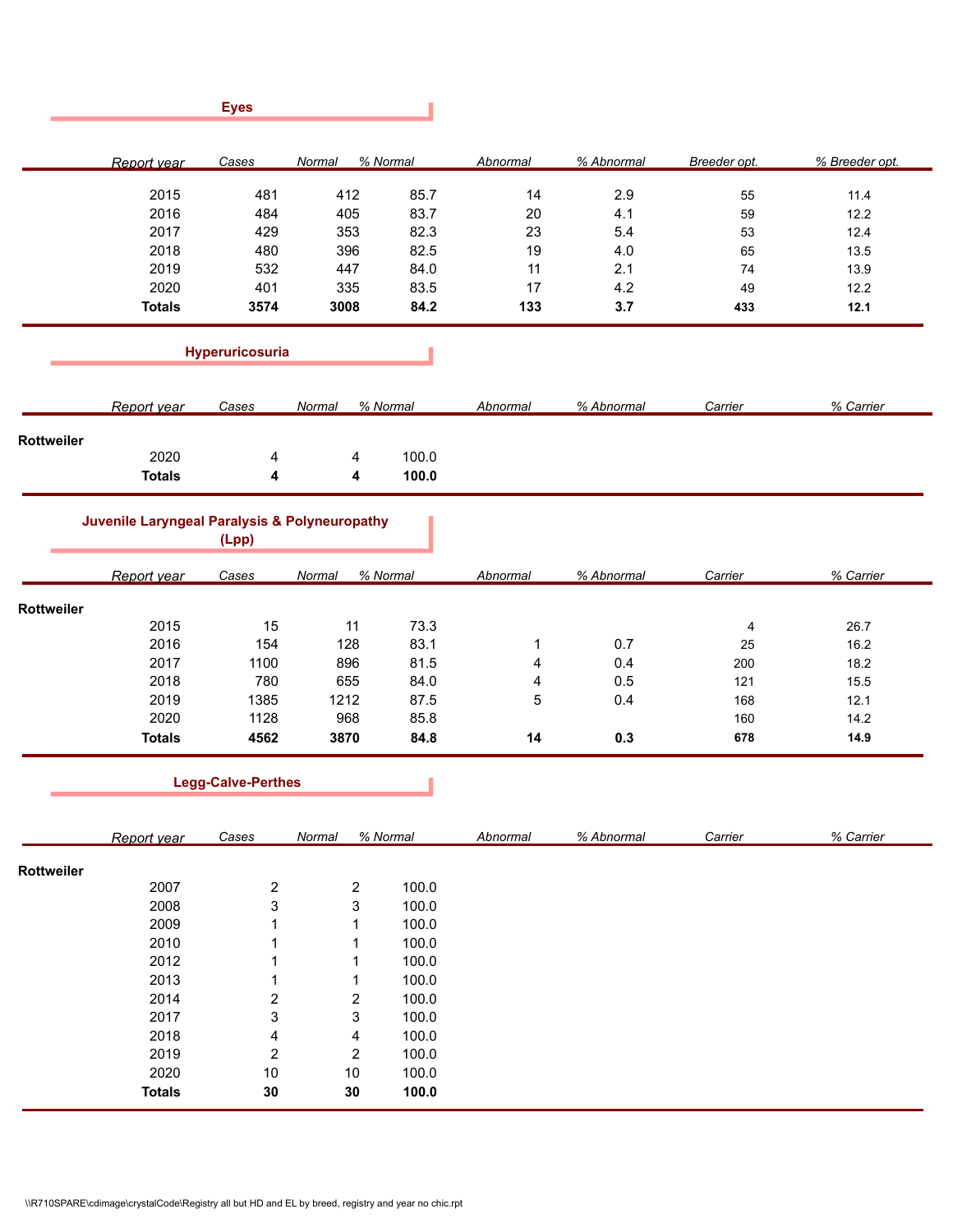|            |                       | Leukoencephalomyelopathy     |             |                |                 |            |         |              |
|------------|-----------------------|------------------------------|-------------|----------------|-----------------|------------|---------|--------------|
|            | Report year           | Cases                        | Normal      | % Normal       | Abnormal        | % Abnormal | Carrier | % Carrier    |
| Rottweiler |                       |                              |             |                |                 |            |         |              |
|            | 2020<br><b>Totals</b> | 24<br>24                     | 21<br>21    | 87.5<br>87.5   |                 |            | 3<br>3  | 12.5<br>12.5 |
|            |                       | <b>Neuroaxonal Dystrophy</b> |             |                |                 |            |         |              |
|            | Report year           | Cases                        | Normal      | % Normal       | Abnormal        | % Abnormal | Carrier | % Carrier    |
| Rottweiler |                       |                              |             |                |                 |            |         |              |
|            | 2020<br><b>Totals</b> | 21<br>21                     | 20<br>20    | 95.2<br>95.2   |                 |            | 1<br>1  | 4.8<br>4.8   |
|            |                       | <b>Patella</b>               |             |                |                 |            |         |              |
|            |                       |                              |             |                | <b>Abnormal</b> |            |         |              |
|            | Report year           | Cases                        | Normal      | % Normal       |                 | % Abnormal | Carrier | % Carrier    |
| Rottweiler | 1994                  | 1                            | $\mathbf 1$ | 100.0          |                 |            |         |              |
|            | 1995                  | 6                            | 6           | 100.0          |                 |            |         |              |
|            | 1996                  | 6                            | 6           | 100.0          |                 |            |         |              |
|            | 1997                  | 9                            | 9           | 100.0          |                 |            |         |              |
|            | 1998                  | $10$                         | 9           | 90.0           | 1               | 10.0       |         |              |
|            | 1999                  | 12                           | 12          | 100.0          |                 |            |         |              |
|            | 2000                  | 5                            | $\mathbf 5$ | 100.0          |                 |            |         |              |
|            | 2001                  | 9                            | 8           | 88.9           | 1               | 11.1       |         |              |
|            | 2002                  | 4                            | 4           | 100.0          |                 |            |         |              |
|            | 2003                  | 13                           | 13          | 100.0          |                 |            |         |              |
|            | 2004                  | 25                           | 25          | 100.0          |                 |            |         |              |
|            | 2005                  | 28                           | 28          | 100.0          |                 |            |         |              |
|            | 2006                  | 47                           | 47          | 100.0          |                 |            |         |              |
|            | 2007                  | 62                           | 60          | 96.8           | $\overline{2}$  | 3.2        |         |              |
|            | 2008                  | 48                           | 48          | 100.0          |                 |            |         |              |
|            | 2009                  | $37\,$                       | 37          | 100.0          |                 |            |         |              |
|            | 2010                  | 47                           | 45          | 95.7           | $\sqrt{2}$      | $4.3$      |         |              |
|            | 2011<br>2012          | 55                           | 55<br>83    | 100.0          |                 |            |         |              |
|            | 2013                  | 83<br>52                     | 52          | 100.0<br>100.0 |                 |            |         |              |
|            | 2014                  | 50                           | 50          | 100.0          |                 |            |         |              |
|            | 2015                  | 67                           | 67          | 100.0          |                 |            |         |              |
|            | 2016                  | 104                          | 104         | 100.0          |                 |            |         |              |
|            | 2017                  | 93                           | 93          | 100.0          |                 |            |         |              |
|            | 2018                  | 129                          | 129         | 100.0          |                 |            |         |              |
|            | 2019                  | 129                          | 129         | 100.0          |                 |            |         |              |
|            | 2020                  | 124                          | 122         | 98.4           | 2               | 1.6        |         |              |
|            | <b>Totals</b>         | 1255                         | 1247        | 99.4           | 8               | $0.6\,$    |         |              |
|            |                       | <b>Shoulder</b>              |             |                |                 |            |         |              |
|            |                       |                              |             |                |                 |            |         |              |
|            | Report year           | <b>Cases</b>                 | Normal      | % Normal       | <b>Abnormal</b> | % Abnormal |         |              |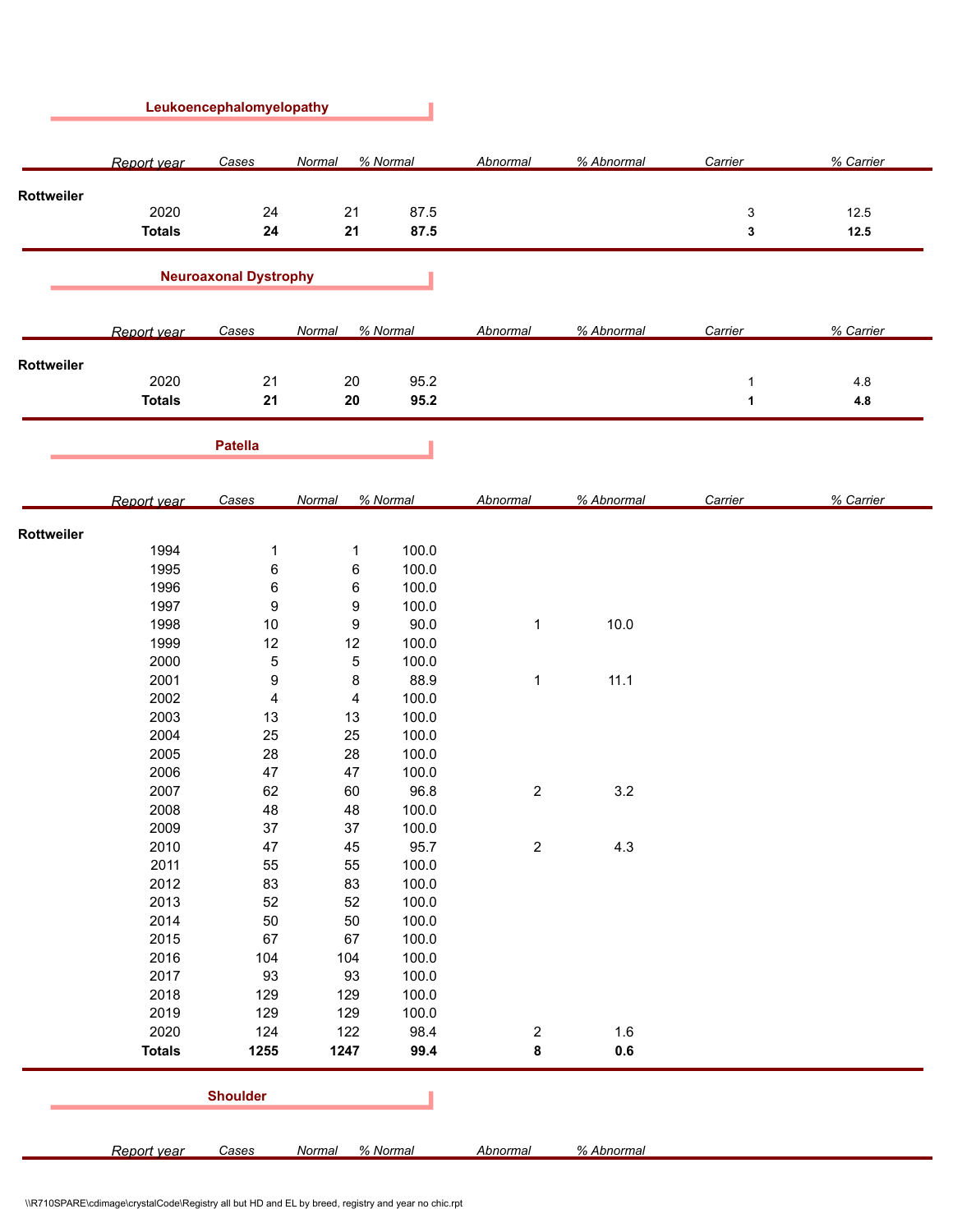|            |               | <b>Shoulder</b>               |                         |              |                         |                |                           |             |
|------------|---------------|-------------------------------|-------------------------|--------------|-------------------------|----------------|---------------------------|-------------|
|            | Report year   | Cases                         | Normal                  | % Normal     | Abnormal                | % Abnormal     |                           |             |
| Rottweiler |               |                               |                         |              |                         |                |                           |             |
|            | 1990          | 1                             |                         |              | $\mathbf{1}$            | 100.0          |                           |             |
|            | 1992          | $\mathbf{1}$                  | $\mathbf 1$             | 100.0        |                         |                |                           |             |
|            | 1997          | $\overline{c}$                |                         |              | $\overline{2}$          | 100.0          |                           |             |
|            | 2005          | 11                            | 11                      | 100.0        |                         |                |                           |             |
|            | 2006          | 1                             | $\mathbf{1}$            | 100.0        |                         |                |                           |             |
|            | 2007          |                               |                         | 100.0        |                         |                |                           |             |
|            |               | $\overline{\mathbf{4}}$       | 4                       |              |                         |                |                           |             |
|            | 2008          | $\boldsymbol{7}$              | $\overline{7}$          | 100.0        |                         |                |                           |             |
|            | 2009          | 1                             | 1                       | 100.0        |                         |                |                           |             |
|            | 2010          | 8                             | 8                       | 100.0        |                         |                |                           |             |
|            | 2011          | 3                             | 3                       | 100.0        |                         |                |                           |             |
|            | 2012          | $\overline{c}$                | $\overline{\mathbf{c}}$ | 100.0        |                         |                |                           |             |
|            | 2013          | 5                             | $\mathbf 5$             | 100.0        |                         |                |                           |             |
|            | 2014          | $\overline{\mathbf{c}}$       | $\overline{\mathbf{c}}$ | 100.0        |                         |                |                           |             |
|            | 2015          | 5                             | $\mathbf 5$             | 100.0        |                         |                |                           |             |
|            | 2016          | 5                             | $\mathbf 5$             | 100.0        |                         |                |                           |             |
|            | 2017          | 9                             | 9                       | 100.0        |                         |                |                           |             |
|            | 2018          | 11                            | 11                      | 100.0        |                         |                |                           |             |
|            | 2019          | $\mathbf{3}$                  | 3                       | 100.0        |                         |                |                           |             |
|            | 2020          | 14                            | 14                      | 100.0        |                         |                |                           |             |
|            | <b>Totals</b> | 95                            | 92                      | 96.8         | 3                       | 3.2            |                           |             |
|            |               |                               |                         |              |                         |                |                           |             |
|            |               | <b>Spinocerebellar Ataxia</b> |                         |              |                         |                |                           |             |
|            |               |                               |                         |              |                         |                |                           |             |
|            | Report year   | Cases                         | Normal                  | % Normal     | Abnormal                | % Abnormal     | Carrier                   | % Carrier   |
| Rottweiler |               |                               |                         |              |                         |                |                           |             |
|            | 2016          | $\sqrt{2}$                    | $\overline{\mathbf{c}}$ | 100.0        |                         |                |                           |             |
|            | <b>Totals</b> | $\mathbf 2$                   | $\mathbf 2$             | 100.0        |                         |                |                           |             |
|            |               | <b>Thyroid</b>                |                         |              |                         |                |                           |             |
|            |               |                               |                         |              |                         |                |                           |             |
|            | Report year   | Cases                         | Normal                  | % Normal     | Abnormal                | % Abnormal     | Equivocal                 | % Equivocal |
| Rottweiler |               |                               |                         |              |                         |                |                           |             |
|            | 1996          | 17                            | 8                       | 47.1         | $\overline{a}$          | 11.8           | $\boldsymbol{7}$          | 41.2        |
|            | 1997          | 22                            | 17                      | 77.3         | $\mathbf{1}$            | 4.6            | 4                         | 18.2        |
|            | 1998          | 31                            | 27                      | 87.1         | $\mathbf{1}$            | 3.2            | $\ensuremath{\mathsf{3}}$ | 9.7         |
|            | 1999          | 17                            | 14                      | 82.4         |                         |                | 3                         | 17.7        |
|            | 2000          | 32                            | 22                      | 68.8         | $\overline{\mathbf{r}}$ | 12.5           | 6                         | 18.8        |
|            | 2001          | $37\,$                        | 27                      | 73.0         | $\mathbf{1}$            | 2.7            | $\boldsymbol{9}$          | 24.3        |
|            |               |                               |                         | 74.4         | $\boldsymbol{2}$        | 5.1            | 8                         | 20.5        |
|            |               |                               |                         |              |                         |                |                           |             |
|            | 2002          | 39                            | 29                      |              |                         |                |                           |             |
|            | 2003          | 47                            | 39                      | 83.0         | $\mathbf 1$             | 2.1            | $\boldsymbol{7}$          | 14.9        |
|            | 2004          | 58                            | 55                      | 94.8         | $\mathbf{1}$            | 1.7            | $\sqrt{2}$                | $3.5\,$     |
|            | 2005          | 67                            | 62                      | 92.5         | $\overline{\mathbf{c}}$ | $3.0\,$        | $\ensuremath{\mathsf{3}}$ | $4.5\,$     |
|            | 2006          | 87                            | 76                      | 87.4         | $\overline{\mathbf{c}}$ | 2.3            | 9                         | 10.3        |
|            | 2007          | 88                            | 71                      | 80.7         | $\mathbf{1}$            | 1.1            | 16                        | 18.2        |
|            | 2008          | 91                            | 77                      | 84.6         | $\mathbf{1}$            | 1.1            | 13                        | 14.3        |
|            | 2009          | 65                            | 61                      | 93.9         | $\mathbf{1}$            | $1.5$          | $\ensuremath{\mathsf{3}}$ | 4.6         |
|            | 2010<br>2011  | 74<br>67                      | 71<br>62                | 96.0<br>92.5 | 1<br>$\overline{c}$     | 1.4<br>$3.0\,$ | $\sqrt{2}$                | 2.7         |